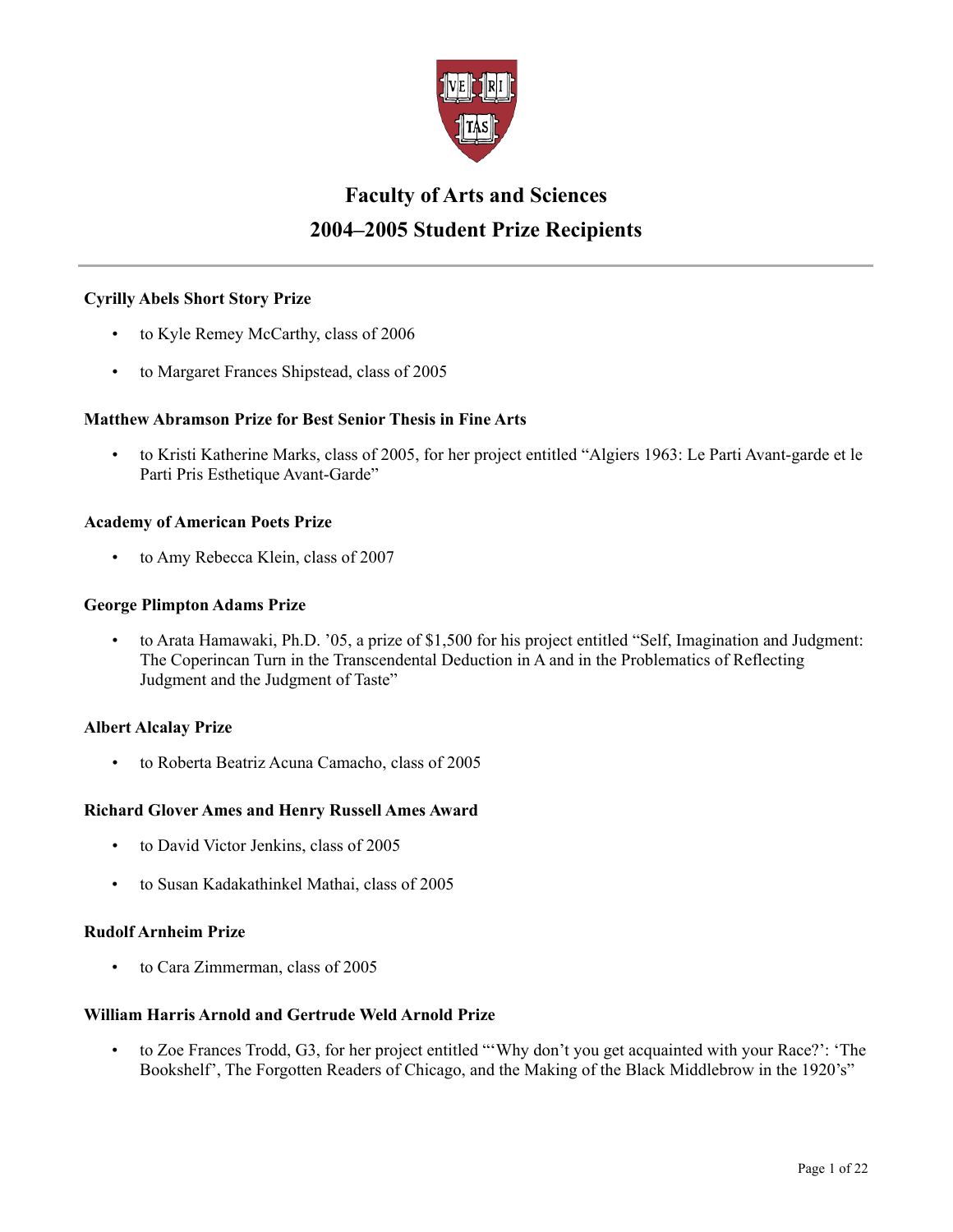#### **Santo J. Aurelio Prize**

• to Linda Sue Kush, A.L.B. '05, a prize of \$1,500

## **Bechtel Prize in Philosophy**

• to Andrew Francis Roche, G6, a prize of \$1,500 for his project entitled "Kant's Principle of Sense"

## **Helen Choate Bell Prize**

- to Lily Xiao-lei Huang, class of 2006, for her project entitled "Henry James' Pragmatic Realism"
- to Julia Lee, G3, for her project entitled "Knucklebones and the Knocking-Bones: The Accidental Trickster in Ralph Ellison's *Invisible Man*"
- to Joshua Daniel Rothman, G2, for his project entitled "Damn Consistency: Irony and Contradiction in Emerson"
- to Jeffrey Frank Severs, G7, for his project entitled "The Profane Temples of Henry James"
- to Zoe Frances Trodd, G3, for her project entitled "Meteor of War: The John Brown Cycle"

## **Helen Choate Bell Prize for Ph.D. Thesis**

• to Jason Robert Puskar, Ph.D. '04, for his project entitled "Underwriting the Accident: Narratives of American Chance, 1871–1935"

## **Lillian Bell Prize in History**

• to Sophie Laura Gonick, class of 2005, a prize of \$100 for her project entitled "From Pueblo to Capital: Fransisco Franco, the Autarchy, and the 'Gran Madrid'"

#### **James Gordon Bennett Prize**

- to Anat Maytal, class of 2005, a prize of \$2,200 for her project entitled "The Media Coverage of Female Politicians in the 108th Congress: Has Anything Changed Since the 'Year of the Women' in 1992?"
- to Karl Christopher Procaccini, class of 2005, a prize of \$2,200 for his project entitled "Class Warfare? An Analysis of Class Rhetoric in Presidential Campaigns from 1932–2004"

## **Philo Sherman Bennett Prize**

• to Eli Sprecher, class of 2005, a prize of \$900 for his project entitled "The Strange Case of Medicaid: How the Elderly Ensure Medicaid's Viability"

## **Bernhard Blume First-Year Graduate Award**

to Mattias Jorg Frey, G2, a prize of \$1,500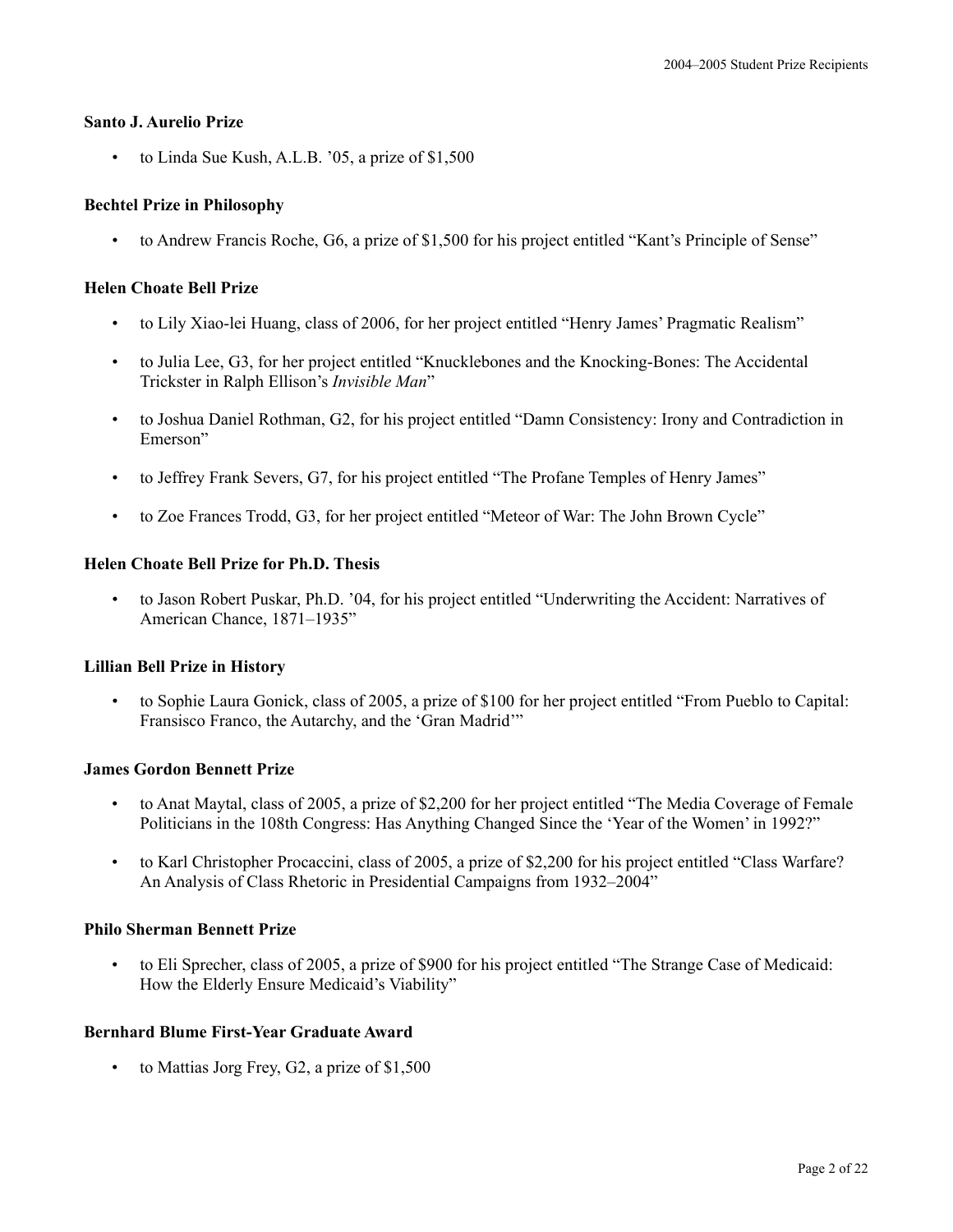#### **Bernhard Blume Second-Year Graduate Award**

to Justice Herschel Kraus, G4, a prize of \$1,500

#### **Bernhard Blume Undergraduate Award**

• to Kerstin Luise Julia Tremel, class of 2005, a prize of \$500 for her project entitled "Li*terror*isierung: German Literary Approaches to the Red Army Faction"

## **"The Bohemians" (New York Musicians Club) Prize in Composition**

• to Karola Obermueller, G2, a prize of \$2,502.57 for her project entitled "Shraeng"

#### **Derek Bok Public Service Prize**

- to Brent Joe Sakoneseriiosta Maracle, A.L.M. '04, a prize of \$1,500
- to Carole Y. Rein, A.L.M. '05, a prize of \$1,000

#### **Francis Boott Prize**

• to Nicholas Paul Vines, G4, for his project entitled "Ave Generosa"

## **Boston Ruskin Club Prize**

- to Elaine C. Auyoung, G1, for her project entitled "On Truth, Beauty, and Delay"
- to Emma Firestone, class of 2005, for her project entitled "A Soul of Waters: Myth and the Aesthetic Ideal in Walter Pater's Criticism"
- to Robert Edward Koelzer, G7, for his project entitled "Fantasy and Fugue: The Musical Imagination of Robert Browning"

#### **Bowdoin Prize for Graduate Essays in the English Language**

- to Kenneth Charles Hiltner, G3, a prize of \$7,500 for his project entitled "The Not-So-Green View from Cooper's Hill"
- to Susan Marie Miller, G6, a prize of \$7,500 for her project entitled "Gerard Manley Hopkins: Rhythms of Mind and the Poetics of Conviction"

#### **Bowdoin Prize for Graduate Composition in Latin**

• to John Kyrin Schafer, G5, a prize of \$4,000 for his project entitled "De Bello Mesopotamico Oratio"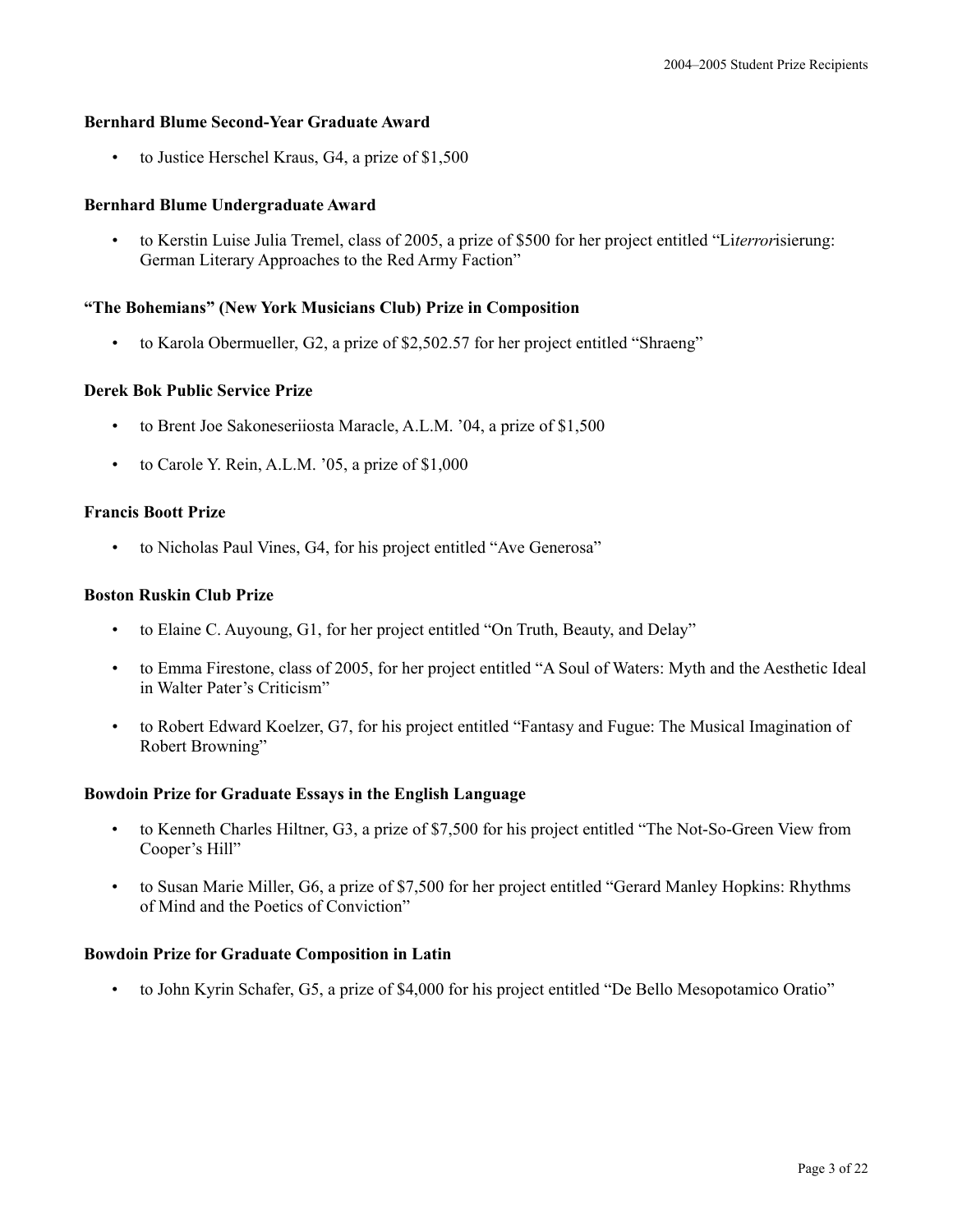#### **Bowdoin Prize for Undergraduate Essays in the English Language**

- to Maude Chanson Emerson, class of 2005, a prize of \$7,500 for her project entitled "Cold Dark Deep and Absolutely Clear: The Shoreline Poems of Elizabeth Bishop"
- to Julia Anne Stephens, class of 2004, a prize of \$7,500 for her project entitled "Educating Mothers, Schooling a Nation: Domestic Ideology and the Growth of Women's Education in British India, 1875– 1900"

#### **Francis Bowen Prize**

• to Japa Pallikkathayil, G4, a prize of \$1,500 for her project entitled "The Possibility of Choice"

## **Le Baron Russell Briggs Commencement Prize**

• to Alicia Jacobsen Menendez, class of 2005, a prize of \$1,000

## **Francis H. Burr, 1909, Fund**

• to James Warner Lawler, class of 2005

## **Emily and Charles Carrier Prize**

• to Francesco Jonathan Goedhuis, class of 2005, a prize of \$1,500 for his project entitled "The Phronimos, Enkrateia, and the Misanthropic Benefactor: What's Wrong with Self Control?"

## **Edward M. Chase Prize**

• to Lily Lee Tsai, Ph.D. '05, a prize of \$4,000 for her project entitled "The Informal State: Governance, Accountability, and Public Goods Provision in Rural China"

#### **David Taggart Clark Prize for the Undergraduate Latin Commencement Oration**

• to Caitlin Cecilia Gillespie, class of 2005, a prize of \$1,000

#### **Department of the Classics Prizes**

- to Gregory Robert Atwan, class of 2005
- to Robert Louis Cioffi, class of 2005
- to David Vincent Kimel, class of 2005
- to Christopher Andrew Kukstis, class of 2005
- to Peter L. McMurray, class of 2005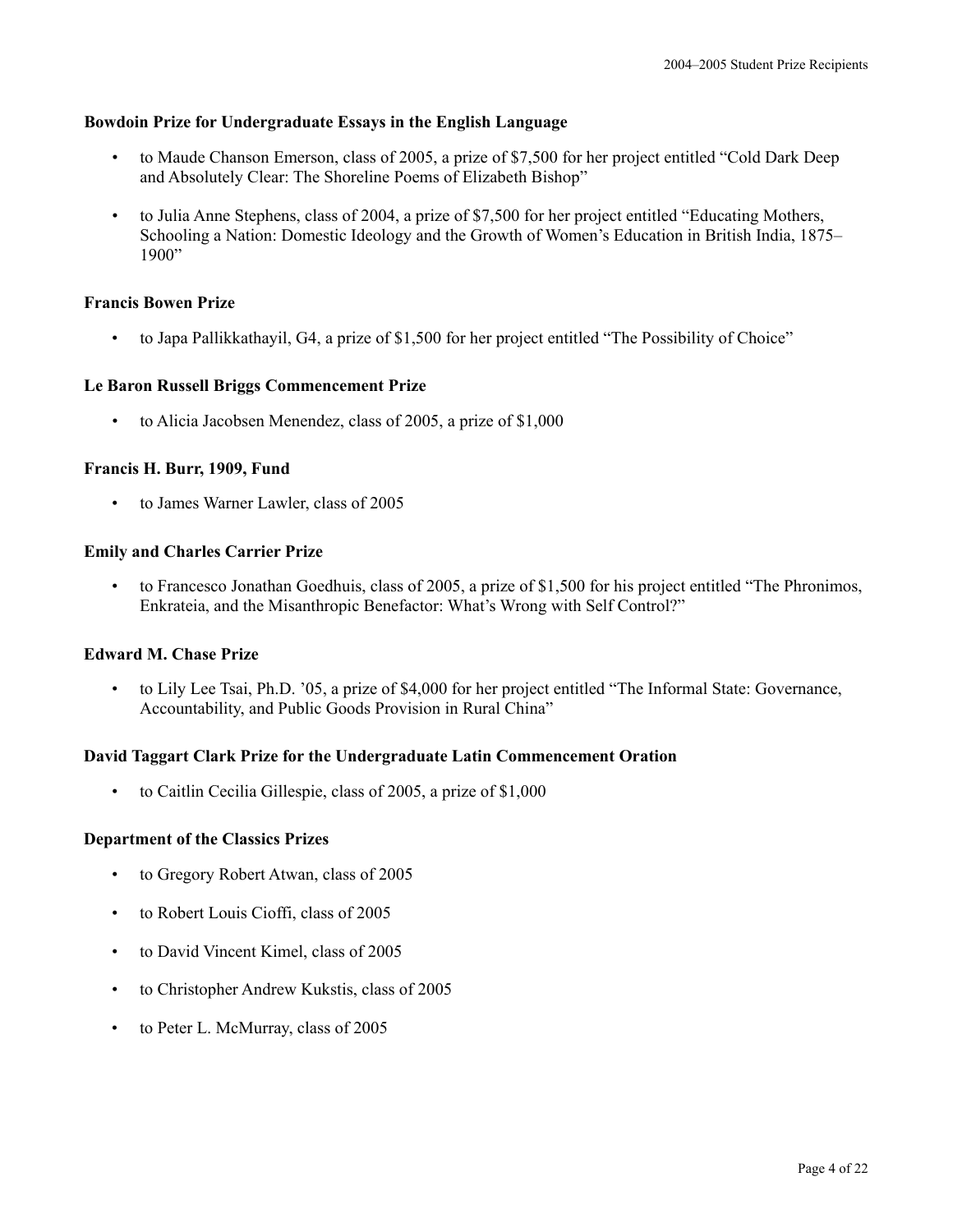## **John Clive Prize**

• to Chloe Frances Schama, class of 2005, a prize of \$200 for her project entitled "Constellation 1; Constellation 2; Constellation 3"

## **Colton Award**

• to Jennifer Ann Stolper, class of 2005, a prize of \$500 for her project entitled "All Saints Are Sinners, and All Jews Are Gentiles: Ethnic Encounters in Utah, 1854–1890"

## **Coolidge Debating Prizes**

- to David Vincent Kimel, class of 2005, a prize of \$2,859.73
- to Georgios Nicolaou Theophanous, class of 2006, a prize of \$2,859.73

## **Annamae and Allan R. Crite Prize**

• to Tabatha Claudia Flores, A.L.B. '05, a prize of \$1,000

## **Gerda Richards Crosby Prize in Government**

• to Brad Michael Smith, class of 2005, a prize of \$5,000

#### **Edward Chandler Cumming Prize**

• to Timothy Josiah Morris Pertz, class of 2005, a prize of \$3,000 for his project entitled "The Jewgrass Boys: Bluegrass Music's Emergence in New York City's Washington Square Park, 1946–1961"

#### **Louis Curtis Prize**

- to David Hayden Camden, class of 2005
- to Jonathan Stanley Gnoza, class of 2005

#### **Dean's Prize for Outstanding A.L.M. Thesis**

- to Christine Donata De Maupeou, A.L.M. '05, a prize of \$1,000
- to Mark S. Gold, A.L.M.  $0.05$ , a prize of \$1,000
- to Kristine M. Guay, A.L.M. '05, a prize of \$1,000
- to Renee Johnna Kochevar, A.L.M. '05, a prize of \$1,000
- to James Stephen Lee, A.L.M. '05, a prize of \$1,000
- to Eric Paul Olson, A.L.M. '05, a prize of \$1,000
- to Ann Margaret Smith, A.L.M. '05, a prize of \$1,000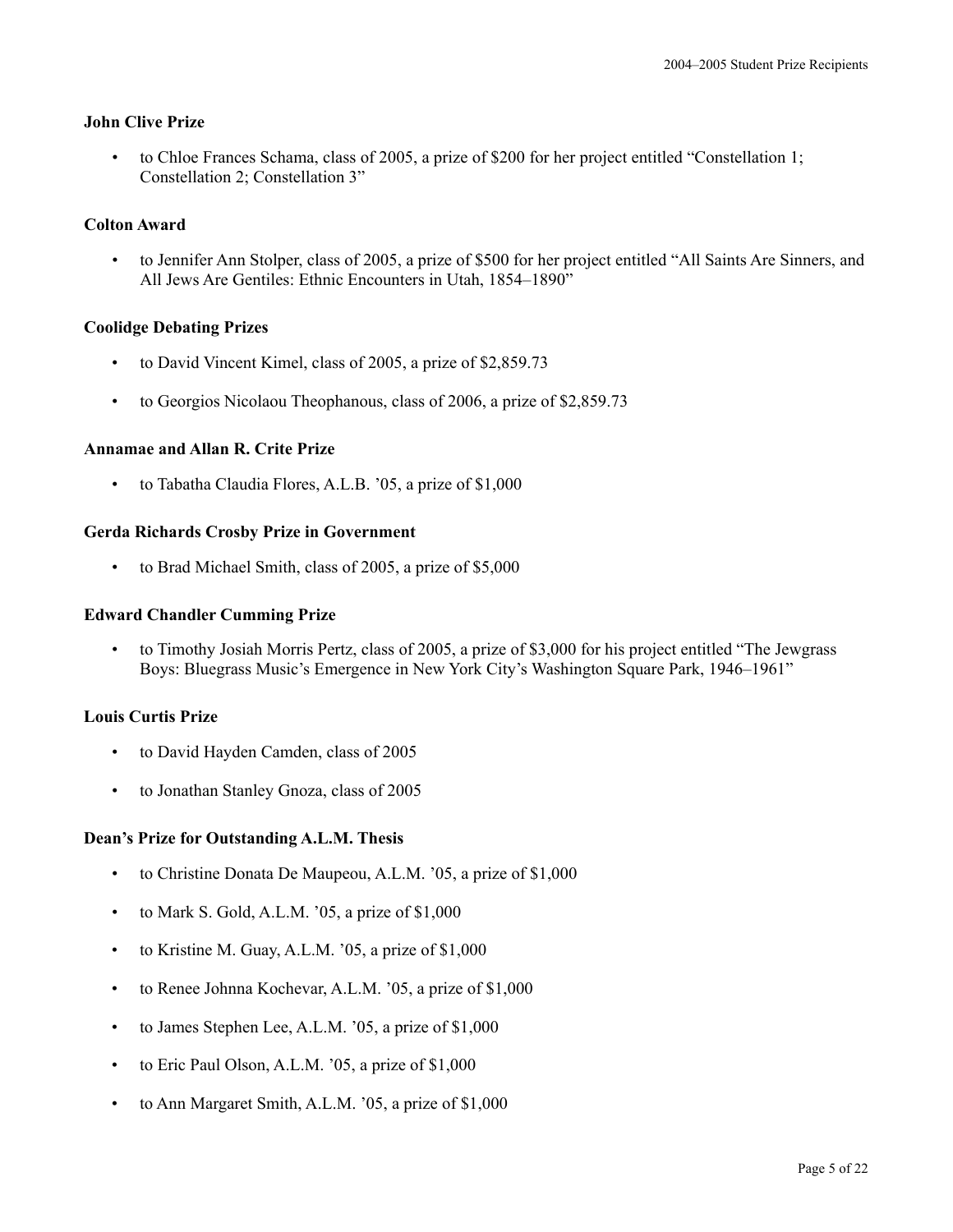• to George P. Stathis, A.L.M. '05, a prize of \$1,000

## **David Herbert Donald Prize**

• to Matthew David Podolsky, class of 2005, a prize of \$500 for his project entitled "Experiencing Culture: Philosophy, Anthropology, and the Rise of a Modern Conception of Culture in America, 1885–1915"

## **Louise Donovan Award**

• to Karina Alexis Mangu-Ward, class of 2005, a prize of \$500

## **Edward Eager Memorial Fund Prize**

- to Benjamin Alexander Black, class of 2005, a prize of \$2,000 for his project entitled "The Backpond"
- to Catherine Elisabeth Bode, class of 2005, a prize of \$2,000
- to Eleanor Mary Boudreau, class of 2007, a prize of \$2,000
- to Julia Ann Bozer, class of 2005, a prize of \$2,000
- to Stephanie Fuller Bridges, class of 2006, a prize of \$2,000 for her project entitled "Here the Pacific Is Violent"
- to Gerard Anthony Coletta, class of 2007, a prize of \$2,000
- to Sarah Melanie Fine, class of 2005, a prize of \$2,000
- to Jayme Judi Herschkopf, class of 2006, a prize of \$2,000 for her project entitled "Irrational Numbers"
- to Nora Nahid Khan, class of 2005, a prize of \$2,000 for her project entitled "One"
- to Alexandra Alexandrova Kjuchukova, class of 2008, a prize of \$2,000
- to Kamila Maria Lis, class of 2005, a prize of \$2,000
- to Nan Lou, class of 2005, a prize of \$2,000 for her project entitled "The Scarlet Qipao"
- to Trevor Steven Munoz, class of 2005, a prize of \$2,000 for his project entitled "Juvenilia of Alex Wilson, Ornithological Illustrator"
- to Elinathan Nosakhare Ohiomoba, class of 2006, a prize of \$2,000 for his project entitled "The Wondering Wanda of Ilorin State"
- to Benjamin Levin Purkert, class of 2007, a prize of \$2,000
- to Simon Hart Rich, class of 2006, a prize of \$2,000 for his project entitled "Strong and Mighty Men"
- to Gabriel de Avilez Rocha, class of 2008, a prize of \$2,000
- to Alexander Jordan Rothman, class of 2007, a prize of \$2,000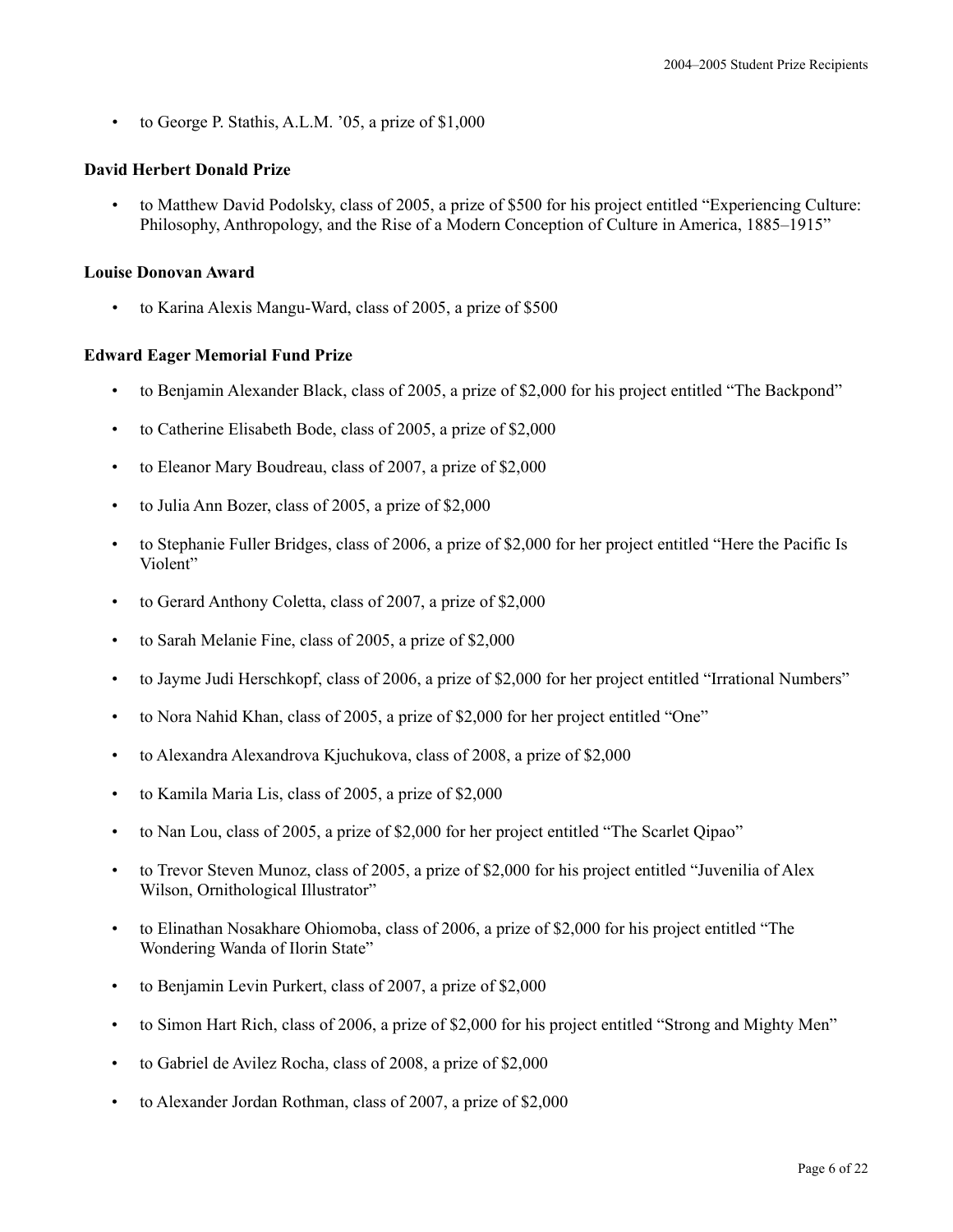- to Vanashree Samant, class of 2006, a prize of \$2,000 for her project entitled "To Love a Queen"
- to Adam Nathaniel Scheffler, class of 2006, a prize of \$2,000
- to Riley Parker Soles, class of 2005, a prize of \$2,000
- to Daniel In Song, class of 2005, a prize of \$2,000 for his project entitled "Los Lilacs"
- to Victoria Lynn Sprow, class of 2006, a prize of \$2,000 for her project entitled "The Red House"
- to Henry Glenn Walters, class of 2007, a prize of \$2,000
- to Grace Claire Wilentz, class of 2007, a prize of \$2,000
- to Julia Carrie Wong, class of 2005, a prize of \$2,000 for her project entitled "The Sea Again"

#### **Susan C. Eaton Fellowship in Organizing, Leadership, and Social Change**

• to Charles Elliot Worthington, class of 2006, a prize of \$750 for his project entitled "The Role of Domestic Industrial Actors in the Adoption of International Climate Change Agreements"

#### **Ralph Waldo Emerson Prize**

• to Natalie Michelle Orr, class of 2006, a prize of \$200

#### **Extension School Commencement Speaker Prize**

to Monica Antoinette Brooker, A.L.B. '05, a prize of \$500

#### **Suzanne Farrell Dance Prize**

• to Rebecca Jean Alaly, class of 2005, a prize of \$2,000

#### **Captain Jonathan Fay Prize**

- to Christopher DeWeir Golden, class of 2005, a prize of \$4,000 for his project entitled "Eaten to Endangerment: Mammal Hunting and the Bushmeat Trade in Madagascar's Makira Forest"
- to Liora Russman Halperin, class of 2005, a prize of \$4,000 for her project entitled "The Arabic Question: Zionism and the Politics of Language in Palestine, 1918–1948"
- to Peter L. McMurray, class of 2005, a prize of \$4,000 for his project entitled "'The Singer' after 70 Years: A Dialogic Restudy of Parry, Lord, and the Family Mededovic"

#### **William Scott Ferguson Prize**

• to Alexandra Dianne Harwin, class of 2007, a prize of \$500 for her project entitled "The Whirling Dance and the Chair of Confinement"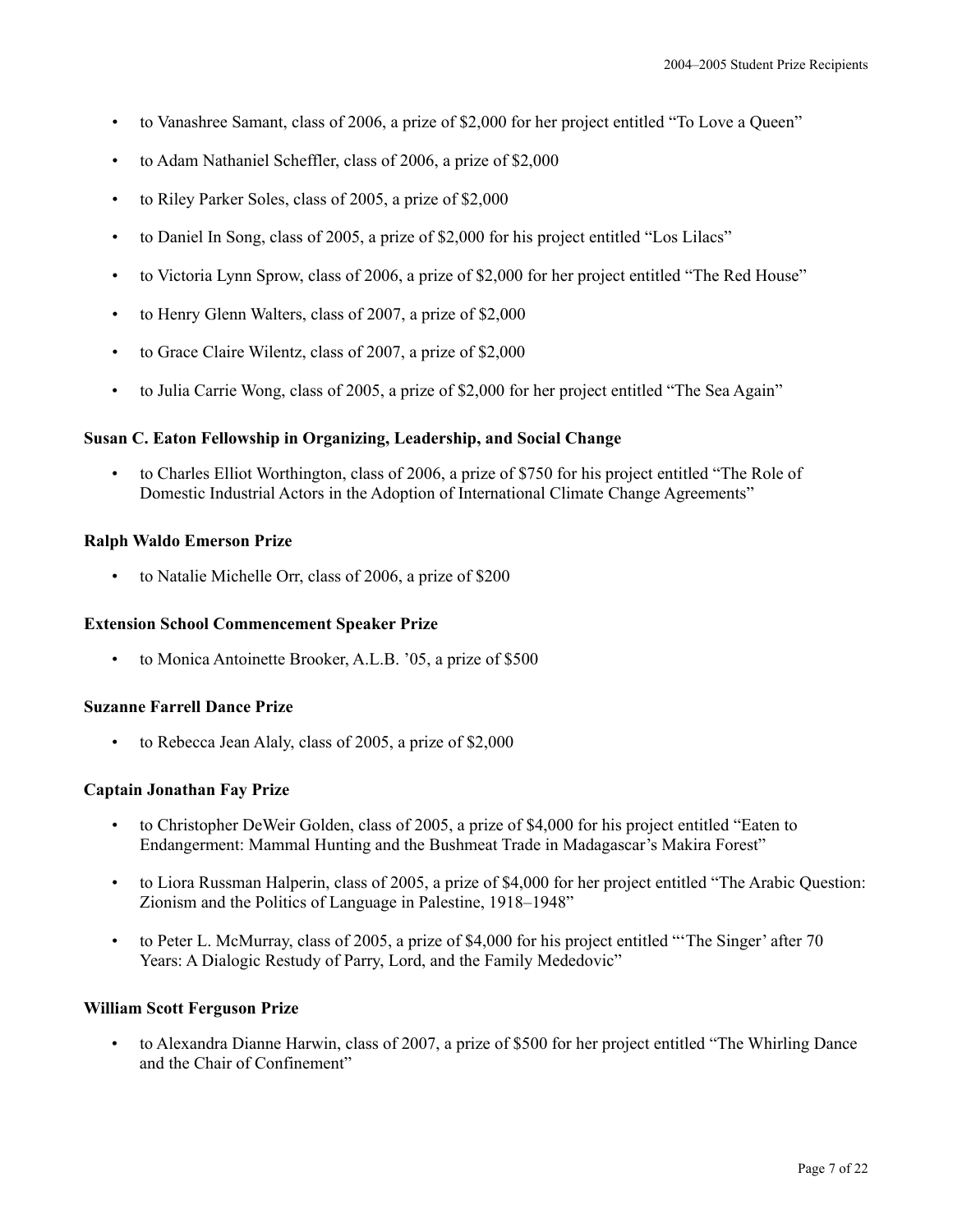## **Edward L. Fireman Award**

• to Alceste Zoe Bonanos, Ph.D. '05, a prize of \$1,000 for her project entitled "First DIRECT Distance Determination to a Detached Eclipsing Binary in M33"

# **Eric Firth Prize**

• to Amelia Aos Showalter, class of 2005, a prize of \$2,000 for her project entitled "Sex and the Statehouse: The Effects of Women's Political Recruitment Organizations on Gender Ratios in State Legislatures"

## **Howard T. Fisher Prize**

- to Heather Joan Lynch, G5, for her project entitled "The 1988 Yellowstone Fires: A Geospatial Re-Examination of Risk Factors"
- to Lee Thomas Murray, class of 2006, for his project entitled "Spatial Analysis of Redistricting of Congressional Districts in New York State Following the 2000 Census"

# **Sophia Freund Prize**

to David Hayden Camden, class of 2005, a prize of \$1,000

# **Paul Revere Frothingham Scholarship Prize**

• to Matthew William Mahan, class of 2005

## **Lloyd McKim Garrison Prize**

- to Amy Rebecca Klein, class of 2007
- to Eric Bram Linsker, class of 2007
- to Adam Nathaniel Scheffler, class of 2006
- to Lindsay Kathleen Turner, class of 2007
- to Moira Gallagher Weigel, class of 2007

## **Leo Goldberg Prize in Astronomy**

- to Jonathan Andrew Blazek, class of 2006, a prize of \$600 for his project entitled "Duck Hunting: Measuring the Proper Motion of a Young Pulsar Using Radio Interferometry"
- to Timothy Davies Morton, class of 2006, a prize of \$600 for his project entitled "Looking for Optical Variability in Intermediate-Mass Black Hole Candidates Using Image Subtraction"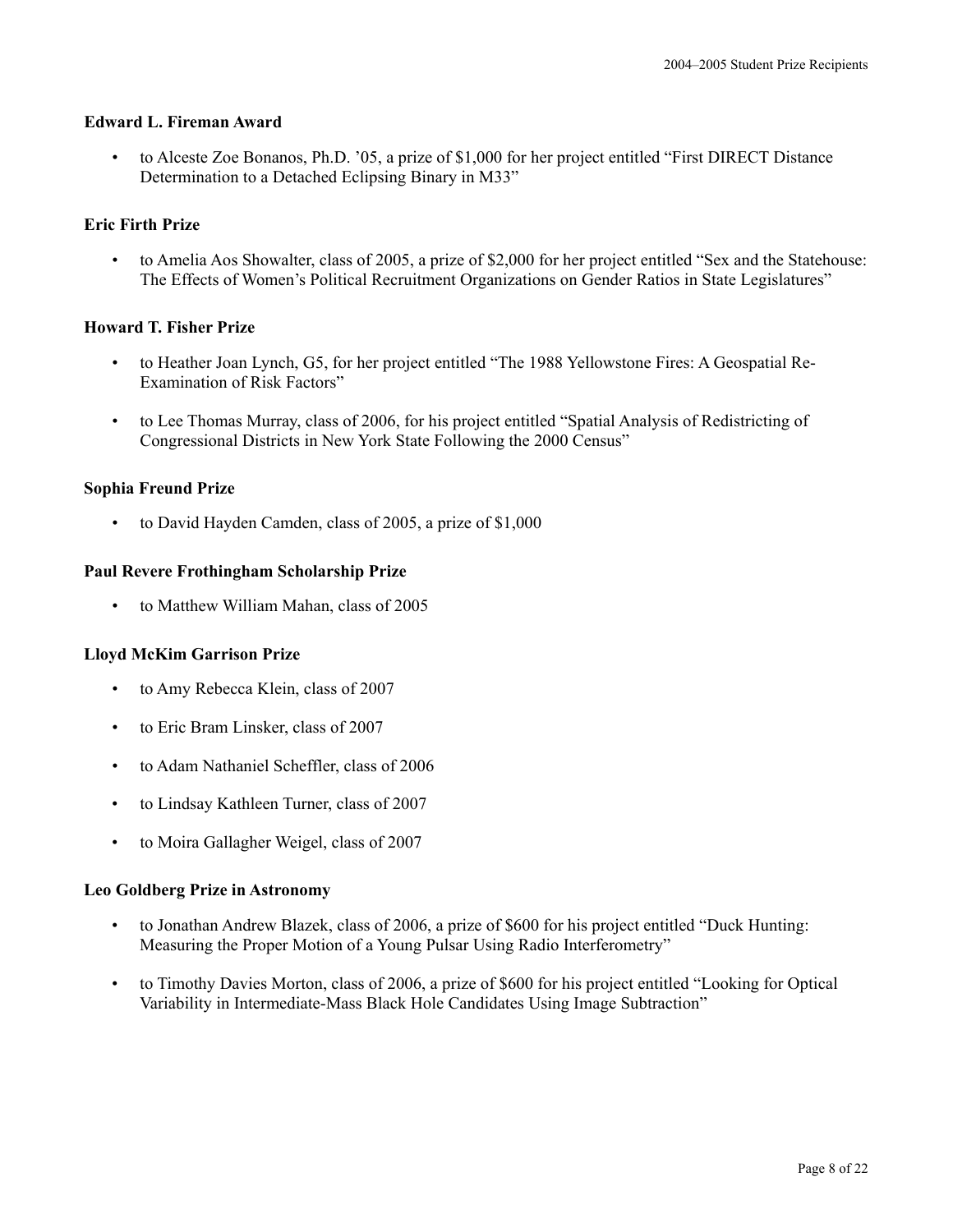## **Gertrude and Maurice Goldhaber Prize**

- to Lillian Isabel Childress, G5
- to Jesse Kempner Thaler, G3

## **John Green Prize**

• to Peter Andrew Gilbert, G4

## **Kate and Max Greenman Prize**

- to Ya'ir Gideon Aizenman, class of 2005
- to David Vincent Kimel, class of 2005
- to Saw San Myat San, class of 2006
- to Alex Potapov, class of 2005
- to Georgios Nicolaou Theophanous, class of 2006
- to Jason Jiajun Wen, class of 2005

#### **Seymour E. and Ruth B. Harris Prize for Honors Thesis in Economics**

• to Melissa Dell, class of 2005, a prize of \$1,000 for her project entitled "Widening the Border: The Impact of NAFTA on Female Labor Force Participation in Mexico"

#### **Seymour E. and Ruth B. Harris Prize for Honors Thesis in the Social Sciences**

• to Alia Joy Crum, class of 2005, a prize of \$1,000 for her project entitled "Think and Grow Fit: The Mind-Body Connection between Exercise and Health"

#### **Harvard College Women's Leadership Award**

• to Lia Christine Larson, class of 2005

## **Harvard Monthly Prize**

• to Elinathan Nosakhare Ohiomoba, class of 2006

## **Harvard-Radcliffe Foundation for Women's Athletics Award**

• to Reka Cserny, class of 2005

#### **Clemens Herschel Prize**

• to Alexander Colin Paddington, class of 2007, a prize of \$200 for books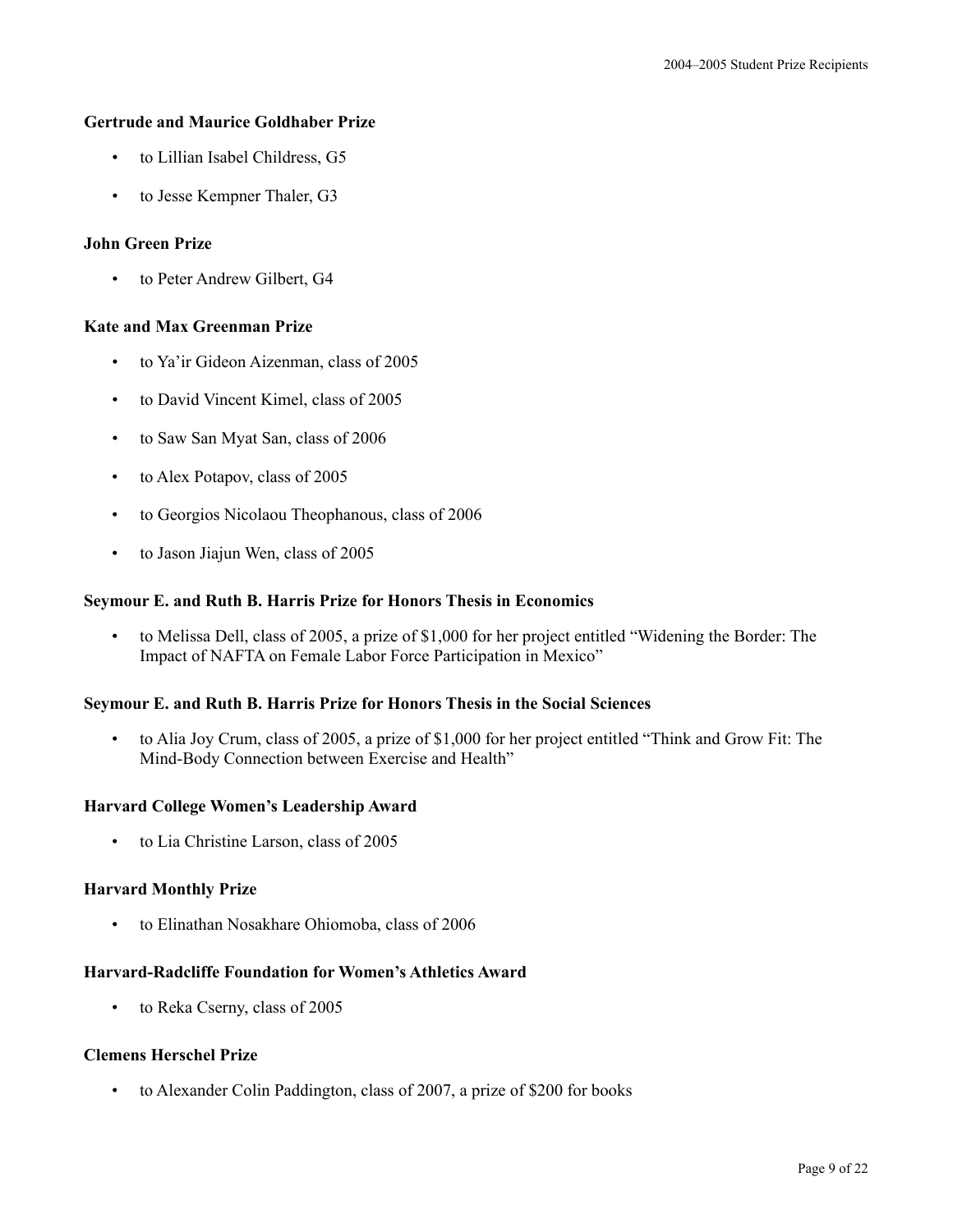#### **Department of History Junior Essay Prize**

- to Joseph Florez, class of 2006, a prize of \$100 for his project entitled "The Emergence of America's Informal Empire in Brazil: A Case Study of the Brazil Railway Company"
- to Svetlana Y. Meyerzon, class of 2005, a prize of \$100 for her project entitled "Reemergence of the Russians: The Soviet Ideological Retreat"
- to Eric Sorensen Shroyer, class of 2006, a prize of \$100 for his project entitled "The Changing Role of Religion in Boston Brahmin Class Identity: An Essential Precondition of the Rise of Eliot's Elective System"
- to Rebecca Leah Zeidel, class of 2006, a prize of \$100 for her project entitled "Empowered Women Expanding Womanhood: Radcliffe Students and the Women's Suffrage Movement"

## **Department of History Prize**

• to Liora Russman Halperin, class of 2005, a prize of \$100 for her project entitled "The Arabic Question: Zionism and the Politics of Language in Palestine, 1918–1948"

#### **Thomas Temple Hoopes Prize**

- to Jonathan Philip Abel, class of 2005, a prize of \$2,500 for his project entitled "Taking Stock of Empire: Rethinking the Reform of the British East India Company in the Late Eighteenth Century"
- to Shalini Ananthanarayanan, class of 2005, a prize of \$2,500 for her project entitled "Access to Abortion for Victims of Rape in Mexico City: A Case Study of Policy Implementation"
- to Deema Baha Arafah, class of 2005, a prize of \$2,500 for her project entitled "Beyond 'Life or Death': Palestinian Health and Emergency Medical Transport under Long-Term Military Closure in the West Bank"
- to Gregory Robert Atwan, class of 2005, a prize of \$2,500 for his project entitled "Mr. Pope's Painting: Translating Homer's Original Genius in the Augustan Age"
- to Victor Duen-Li Ban, class of 2004, a prize of \$2,500 for his project entitled "Plato in China: Translation and Interpretation in the Early Twentieth Century"
- to Benjamin Alexander Black, class of 2005, a prize of \$2,500 for his project entitled "Looking Beneath the Surface: Measurements of Impact Crater Geometries Provide Evidence for Ice-Rich Deposits at Low Latitudes on Mars"
- to Charles Lounsbury Black, class of 2005, a prize of \$2,500 for his project entitled "Dimensions of the Lacanian Mind: Implications of Split-Consciousness for Narrative and Metaphor"
- to Jacob Henry Bor, class of 2005, a prize of \$2,500 for his project entitled "The Politics of National Responses to AIDS in Developing Countries"
- to Jane Marie Caflisch, class of 2005, a prize of \$2,500 for her project entitled "Intimate Pluralism: Negotiating Religious Difference in the Jewish-Christian Family"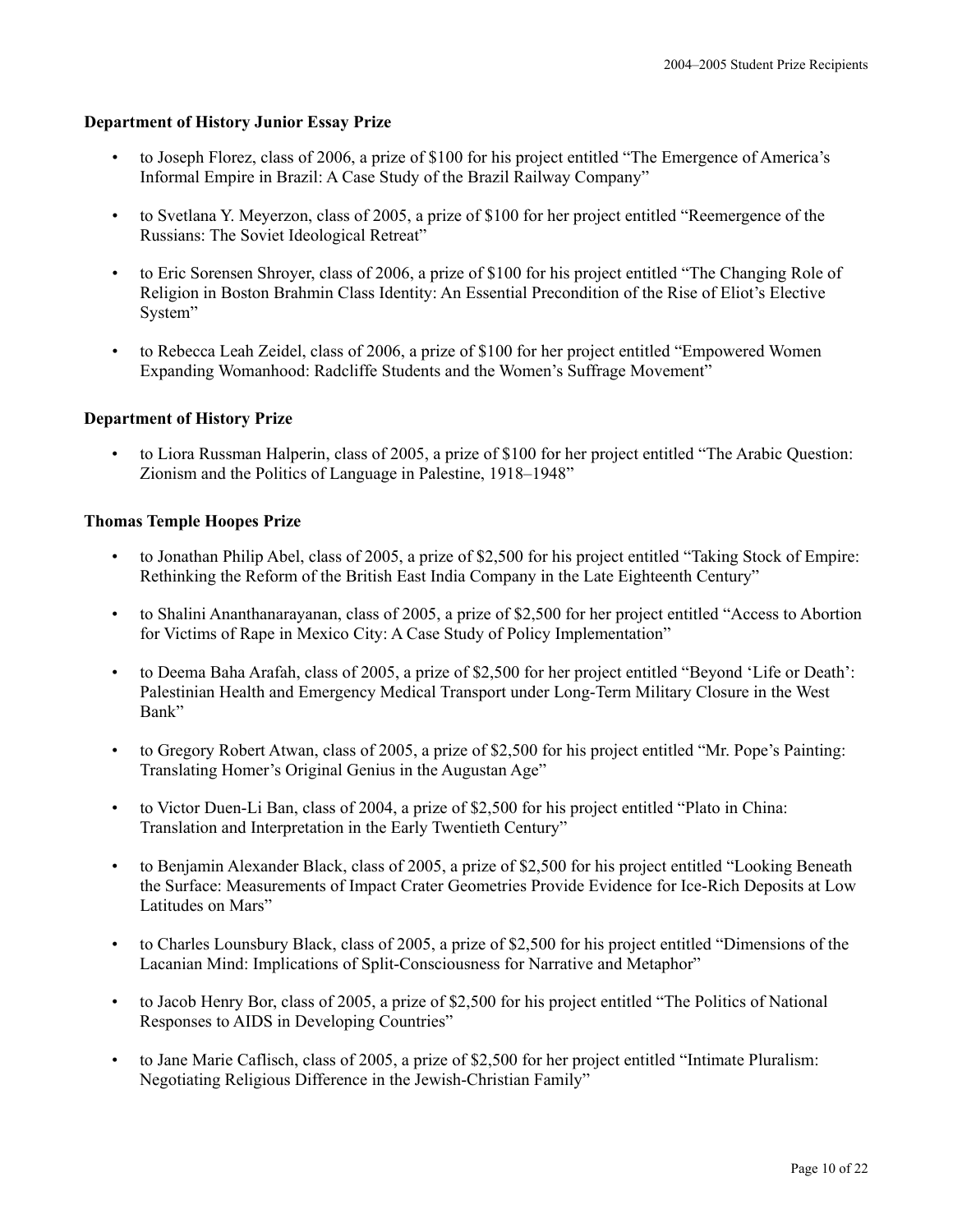- to David Hayden Camden, class of 2005, a prize of \$2,500 for his project entitled "Taste and Dynamis in the Hippocratic Treatise *On Regimen*"
- to Gabriel Drew Carroll, class of 2005, a prize of \$2,500 for his project entitled "Formal Properties of Categorial Grammars"
- to John Hammond Chaffetz, class of 2005, a prize of \$2,500 for his project entitled "Nathan Matthews Jr. and the 'Conservative Experiment': Liberal Reform and the Democratic Party in Boston, 1884–1893"
- to Matthew Mark Chingos, class of 2005, a prize of \$2,500 for his project entitled "The Effects of Florida's A-Plus Accountability and School Choice Program on Student Achievement"
- to Michelle Chun, class of 2005, a prize of \$2,500 for her project entitled "Ironic Points of Light: (Re-) Illuminating the Thought of Hannah Arendt and Walter Benjamin"
- to Robert Louis Cioffi, class of 2005, a prize of \$2,500 for his project entitled "*Epistulae Historicae*: The Letters of Pliny as a Minor History"
- to Jeffrey Paul Clemens, class of 2005, a prize of \$2,500 for his project entitled "Opium in Afghanistan: Prospects for the Success of Source-Country Drug Control Policies"
- to Alia Joy Crum, class of 2005, a prize of \$2,500 for her project entitled "Think and Grow Fit: The Mind-Body Connection between Exercise and Health"
- to Sarah Esther Curtis, class of 2005, a prize of \$2,500 for her project entitled "'Why, oh why, the doily?' Elizabeth Bishop's Concern for the Genuine"
- to Anna Lopatin Dickerman, class of 2005, a prize of \$2,500 for her project entitled "In a Fine Frenzy: *La Folie de Hugues van der Goes*, a Nineteenth-Century Flemish Portrait of Madness and Genius"
- to Brian Joseph Distelberg, class of 2005, a prize of \$2,500 for his project entitled "The Making of a 'Gay Classic': A Cultural History of *Auntie Mame*"
- to Joseph Peretz Fishman, class of 2005, a prize of \$2,500 for his project entitled "The Collective Memory of a Memorial: The American Reception of Dimitri Shostakovich's Second Piano Trio in E Minor, Op. 67"
- to Eleanor Joan Fraser, class of 2005, a prize of \$2,500 for her project entitled "Sex, Sex-Roles, and Dominance: A Functional Genomics Approach"
- to Willa Helterline Friedman, class of 2005, a prize of \$2,500 for her project entitled "Language Policy in African Schools"
- to Christopher DeWeir Golden, class of 2005, a prize of \$2,500 for his project entitled "Eaten to Endangerment: Mammal Hunting and the Bushmeat Trade in Madagascar's Makira Forest"
- to Scott Franklin Goldman, class of 2004, a prize of \$2,500 for his project entitled "Politics of the NASCAR Nation: How the Political Beliefs of NASCAR Fans Challenge the 'Great Divide' Theory of American Politics"
- to Cornelia Little Griggs, class of 2005, a prize of \$2,500 for her project entitled "Systems Breakdown: The Politics of Error in American Medicine and the Evolution of the Patient Safety Movement"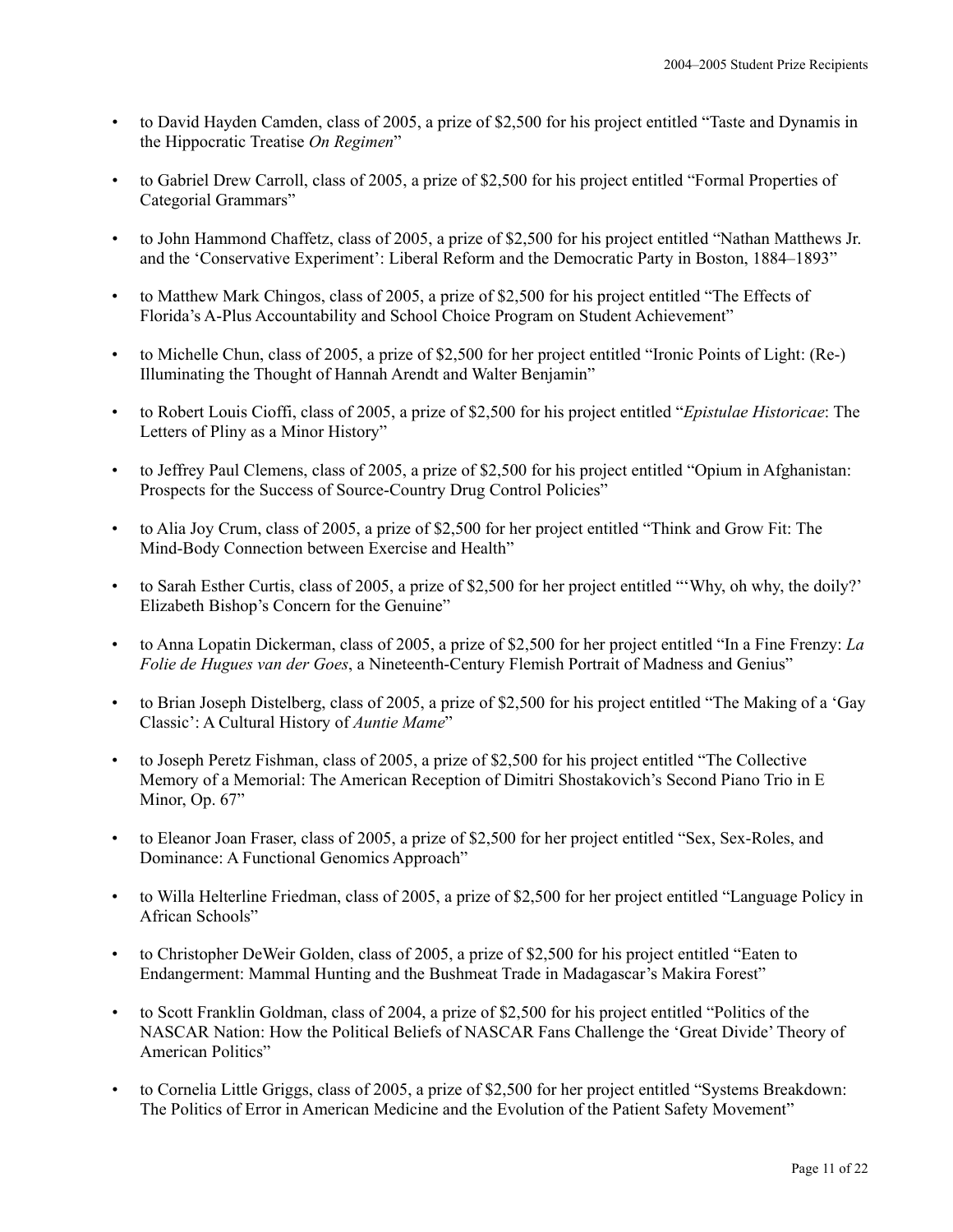- to Caroline Amy Gross, class of 2005, a prize of \$2,500 for her project entitled "Deconstructing the Panama Canal: Management, Sovereignty, and the Making of an Imperial Project"
- to Raja Ghassan Haddad, class of 2005, a prize of \$2,500 for his project entitled "The 'World Image': Film, (Post)Modernity, and Cultural Movement"
- to Liora Russman Halperin, class of 2005, a prize of \$2,500 for her project entitled "The Arabic Question: Zionism and the Politics of Language in Palestine, 1918–1948"
- to Veronica Rose Heller, class of 2005, a prize of \$2,500 for her project entitled "Selfyeast of Spirit: Word-Coinages and Identity in Hardy and Hopkins"
- to David Jerome Hiniker, class of 2005, a prize of \$2,500 for his project entitled "Improving Region Selection in Dynamic Optimization Systems"
- to Camilla Alexandra Hrdy, class of 2004, a prize of \$2,500 for her project entitled "The Weight of the World"
- to Lauren Amy Jacks, class of 2005, a prize of \$2,500 for her project entitled "'A Dead Man's Icy Hand Obstructs Us': An Exploration of Portraiture in Nathaniel Hawthorne's *The House of the Seven Gables*"
- to Clay Hubbard Kaminsky, class of 2005, a prize of \$2,500 for his project entitled "Lungo-Drom: Description and Analysis of Long-Distance WH Movement Phenomena in Burgenland Roman"
- to Jody Metzenbaum Kelman, class of 2005, a prize of \$2,500 for her project entitled "The Broken Promise: Why Liberal Democracies Shut Their Doors to Asylum Seekers"
- to Nora Nahid Khan, class of 2005, a prize of \$2,500 for her project entitled "One (A Novel)"
- to Maria Konnikova, class of 2005, a prize of \$2,500 for her project entitled "Grandiose Leadership"
- to John Kwang Lai, class of 2005, a prize of \$2,500 for his project entitled "Accelerated Implementations of the Ascending Proxy Auction"
- to Ian Tuan-Yen Le, class of 2005, a prize of \$2,500 for his project entitled "Tangent Lines to Curves Arising from Automorphic Distributions"
- to Sarah Renee Lehrer-Graiwer, class of 2005, a prize of \$2,500 for her project entitled "Some Books Have Pictures, Some Pictures Have Books: R.B. Katja's *In Our Time*"
- to Flora Marina Lindsay-Herrera, class of 2005, a prize of \$2,500 for her project entitled "Ya No Creemos en la Política: Rock Nacional and Politics in Argentina, 1976–1983"
- to Kamila Maria Lis, class of 2005, a prize of \$2,500 for her project entitled "Passing through Gesthemane"
- to Zachary Daniel Liscow, class of 2005, a prize of \$2,500 for his project entitled "The Impact of Tenancy Insecurity on Forest Cover in Nicaragua's Agricultural Landholdings"
- to Peter James Lovely, class of 2005, a prize of \$2,500 for his project entitled "A structural (Vp) model of the Salton Trough, California, and its implications for strong ground motion simulations and seismic hazard"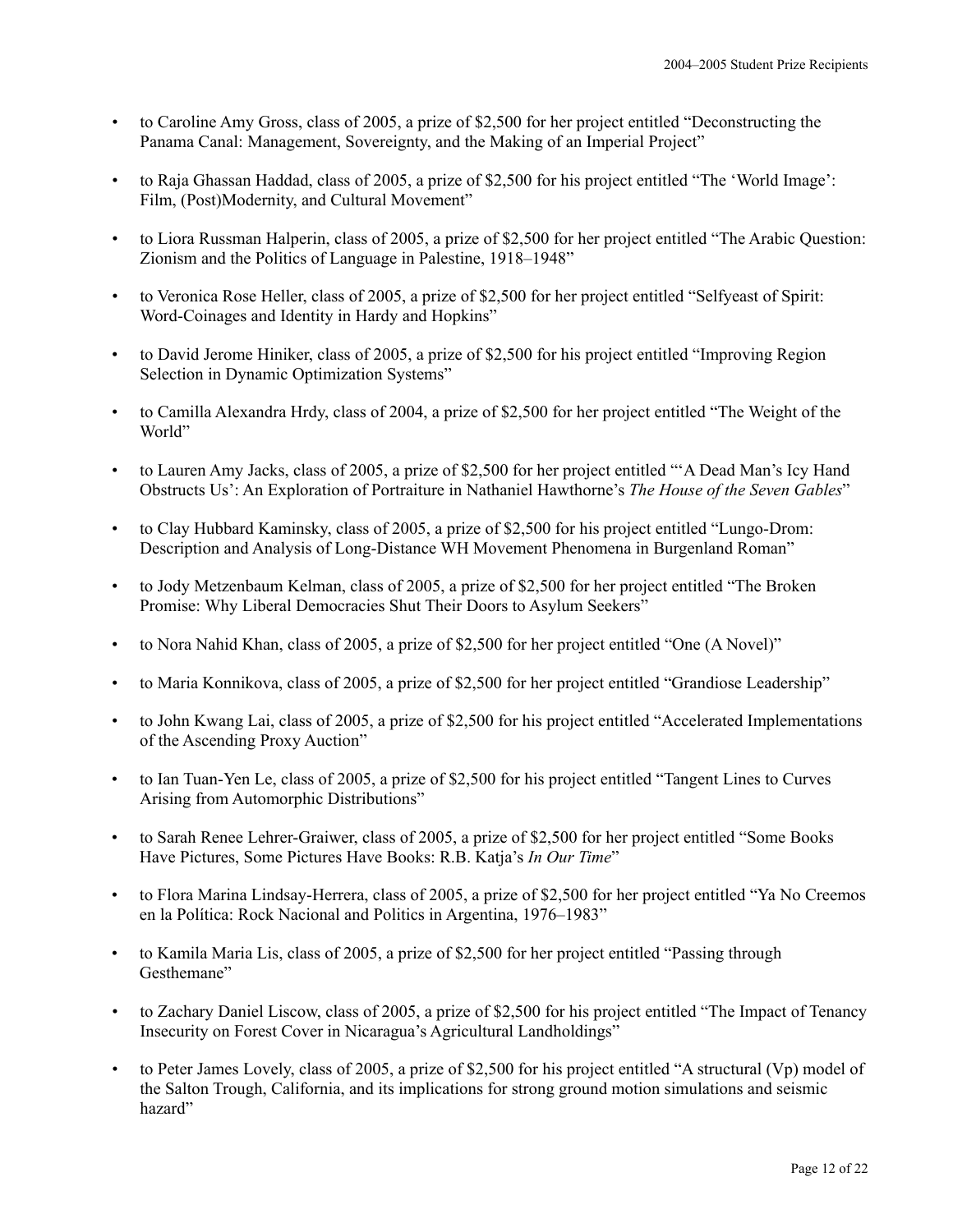- to Julia Porter Robinson Mansfield, class of 2005, a prize of \$2,500 for her project entitled "Specimens of Taste: The Role of Classical Architecture in Constructing a Character for the New Republic"
- to Kristi Katherine Marks, class of 2005, a prize of \$2,500 for her project entitled "Algiers 1963: Le Parti Avant-garde et le Parti Pris Esthetique Avant-Garde"
- to Peter L. McMurray, class of 2005, a prize of \$2,500 for his project entitled "'The Singer' after 70 Years: A Dialogic Restudy of Parry, Lord, and the Family Mededovic"
- to Svetlana Y. Meyerzon, class of 2005, a prize of \$2,500 for her project entitled "The Center versus Its Periphery: Nikita Khrushchev, Dinmukhamed Kunaev, and the Emergence of the Kazah Political Elite, 1953–1969"
- to Aaron Mikkelson Mihaly, class of 2005, a prize of \$2,500 for his project entitled "The Dynamics of an Ouster: Explaining the October 2003 Forced Resignation of Bolivian President Gonzalo Sanchez de Lozada"
- to Roxanna King Myhrum, class of 2005, a prize of \$2,500 for her project entitled "Disabled beyond Comprehension: Reconstructing the Social Model of Disability in the Americans with Disabilities Act"
- to Swati Mylavarapu, class of 2005, a prize of \$2,500 for her project entitled "Voices against Violence: Hindu-Muslim Riots and Civil Society in Hyderabad, India"
- to Sameer Narang, class of 2005, a prize of \$2,500 for his project entitled "Fault Line of Fortune: America's Crusading Spirit and Its Conservative Soldiers"
- to Anthony Agi Onah, class of 2005, a prize of \$2,500 for his project entitled "A Neural Switch Controlling Phototactic Behavior in Drosophila"
- to Wendy Wan-Kiu Pang, class of 2005, a prize of \$2,500 for her project entitled "Cellular Characterization of the SIRT1 and SIRT6 Mammalian Homologs of yeast Sir2 (Silent Information Regulator-2): Senescence and DNA Damage Sensitivity"
- to Timothy Josiah Morris Pertz, class of 2005, a prize of \$2,500 for his project entitled "The Jewgrass Boys: Bluegrass Music's Emergence in New York City's Washington Square Park, 1946–1961"
- to Lindsey Jane Powell, class of 2005, a prize of \$2,500 for her project entitled "Thinking about Thoughts: Neural Correlates of Belief Attribution"
- to Richard James Powell, class of 2005, a prize of \$2,500 for his project entitled "Green Guilt: Conceptualizing Environmental Reparations"
- to Karl Christopher Procaccini, class of 2005, a prize of \$2,500 for his project entitled "Class Warfare? An Analysis of Class Rhetoric in Presidential Campaigns from 1932 to 2004"
- to Kazi Sabeel Al-Jalal Rahman, class of 2005, a prize of \$2,500 for his project entitled "Development, Empowerment, and Political Space: The Depoliticization of the NAO Sector in Bangladesh"
- to Alexandra Rosati, class of 2005, a prize of \$2,500 for her project entitled "Context-sensitive Discounting in Two Non-human Primates"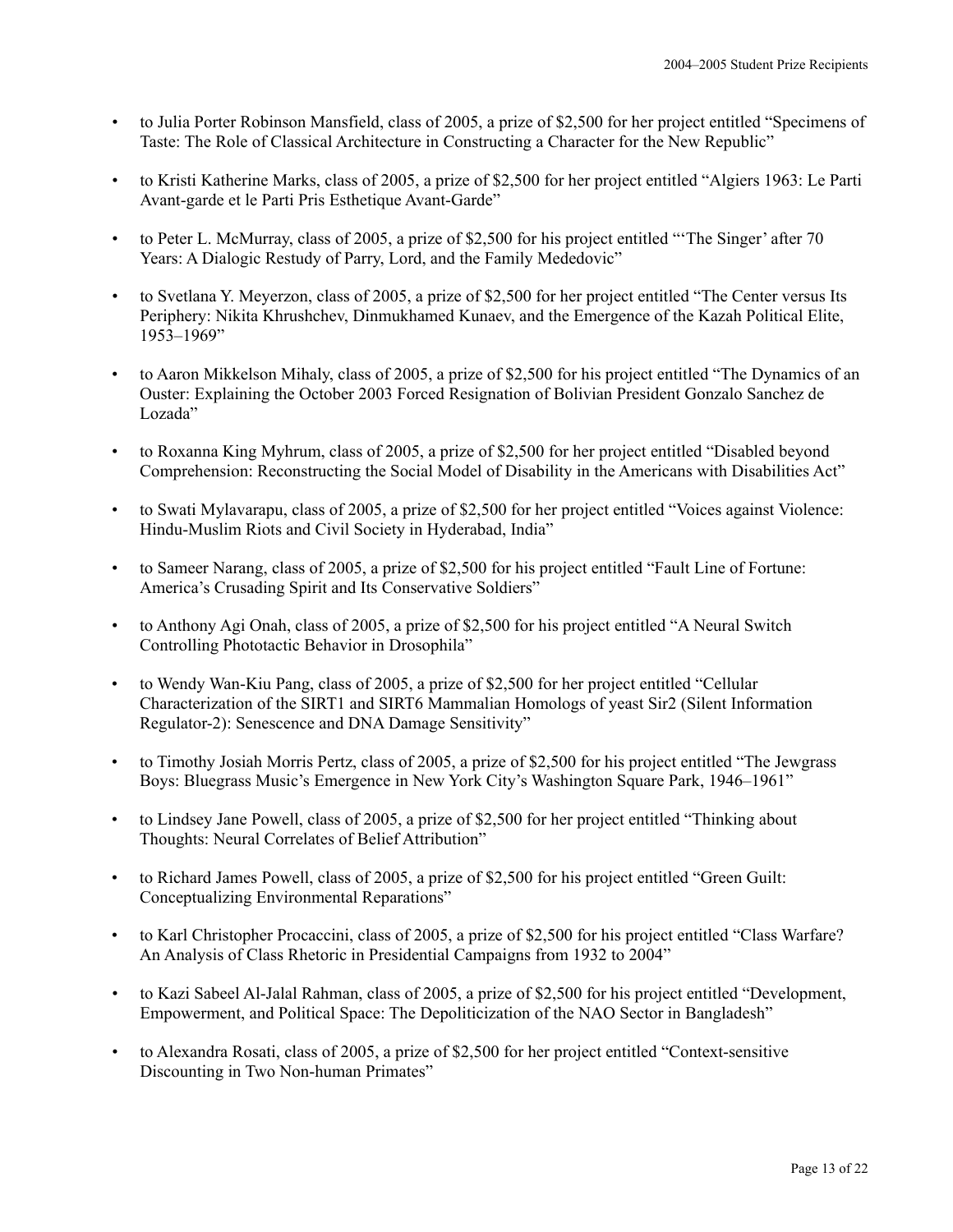- to Eli Samuel Rosenbaum, class of 2005, a prize of \$2,500 for his project entitled "Commissioning a Response to Political Gerrymanders: A Six-State Study on the Partisan and Electoral Impacts of Congressional Redistricting Mechanisms"
- to Joshua Isaac Rosenbloom, class of 2005, a prize of \$2,500 for his project entitled "Rethinking the Place of Science in the Spanish Silver Age: 'Cultural Synthesis' at the Residencia de Estudiantes in Madrid, 1910–1936"
- to Jacob Hale Russell, class of 2005, a prize of \$2,500 for his project entitled "'Eased with Being Nothing': Monologues, Soliloquies, and the Poetry of the Vulnerable in *Richard II*"
- to Stephanie Lee Safdi, class of 2005, a prize of \$2,500 for her project entitled "How They Wrote America: Anzia Yezierska and the Discourse of Pluralism"
- to Gregory Winn Santoni, class of 2004, a prize of \$2,500 for his project entitled "Landscape-Scale Spatial Variability of Carbon in Live and Dead Biomass in the Tapajos National Forest, Brazil"
- to Laura Elizabeth Schubert, class of 2005, a prize of \$2,500 for her project entitled "Liberty, Equality, Anxiety"
- to Stephanie Videka Sherman, class of 2005, a prize of \$2,500 for her project entitled "A Mighty Girl, Fat, Magnificent! The Freak Show Fat Lady, Obesity Discourse, and the Gaze in the United States, 1840– 1940"
- to Ilana Judith Sichel, class of 2005, a prize of \$2,500 for her project entitled "From Poetry to Propaganda: Zionist Film and Ideology"
- to Ben Campbell Smith, class of 2005, a prize of \$2,500 for his project entitled "An Experimental Determination of Characteristics of KL meson related hadronic showers in the Electromagnetic Calorimeter at the BABAR Detector"
- to Brad Michael Smith, class of 2005, a prize of \$2,500 for his project entitled "The Results of Political Compromises in Education: The Effects on Student Achievement of Charter Schools in Milwaukee"
- to David Antonio Sola-Del Valle, class of 2005, a prize of \$2,500 for his project entitled "Structurefunction studies of TRPA1, a thermo-and mechano-sensitive ion channel<sup>1</sup>
- to Julia Anne Stephens, class of 2004, a prize of \$2,500 for her project entitled "Imperial Relations: Transnational Community and Women's Education in British India, 1870–1900"
- to Vaughn Yih Hann Tan, class of 2005, a prize of \$2,500 for his project entitled "Leverage"
- to Elisabeth Susan Theodore, class of 2005, a prize of \$2,500 for her project entitled "A Law of Necessity: The British Empire and Martial Rule in Ireland and the Punjab, 1919–1921"
- to Nellwyn Alexandra Thomas, class of 2005, a prize of \$2,500 for her project entitled "The Psychological Consequences of Eliminating Affirmative Action: Effects of Policy, Attitudes, and Candidate Quality on Evaluations of Black Applicants"
- to James Owen Weatherall, class of 2005, a prize of \$2,500 for his project entitled "Effective Field Theory and the Pragmatics of Explanation"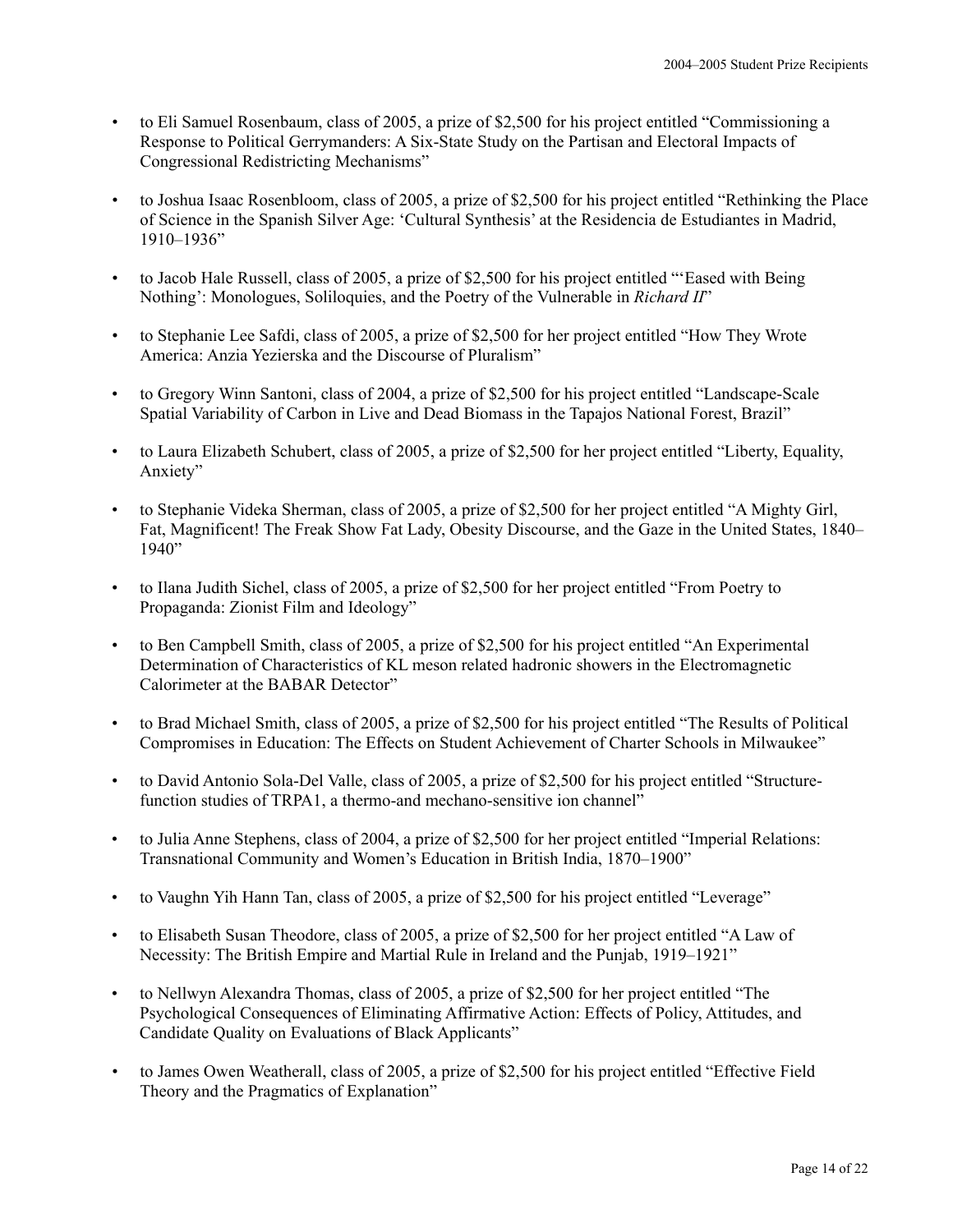- to Gretchen Marie Weingarth, class of 2005, a prize of \$2,500 for her project entitled "Taking Race Out of the Equation: The Effect of Changing Classroom Poverty Concentrations on Student Achievement"
- to Thomas Patrick Wolf, class of 2005, a prize of \$2,500 for his project entitled "Gatekeepers of the Abyss: History and Utopia in the Writings of Trilling, Reisman, and Marcuse, 1950–1972"
- to Oussama Zahr, class of 2005, a prize of \$2,500 for his project entitled "Diva in Furs: Spectatorship as Masochism in Giacomo Puccini's *Tosca*"

## **Charles Edmund Horman Prize**

- to Colin Lane Shepherd, class of 2006
- to Simon William Vozick-Levinson, class of 2006

## **George Arthur Knight Prize**

• to Jose Luis Hurtado, G3, a prize of \$3,151.96 for his project entitled "De relieve doble"

## **Morris Kronfeld Prize**

• to Radu Tatucu, class of 2005

## **Newbold Rhinelander Landon Memorial Scholarship Prize**

- to Sarah Louise Bishop, class of 2005
- to Christopher Ryan England, class of 2005
- to Ian Keng Liang Goh, class of 2006
- to Peter L. McMurray, class of 2005

#### **Harold Langlois Outstanding Scholar Award**

to David Ernest Fleming, CSS '05, a prize of \$1,000

## **Doris Cohen Levi Prize**

• to Johanna Sue Karlin, class of 2005, a prize of \$750

#### **Jonathan Levy Award**

• to Robert Andrew Hodgson, class of 2005

#### **Hugh F. MacColl Prizes**

• to Derrick Li Wang, class of 2006, for his project entitled "Playground"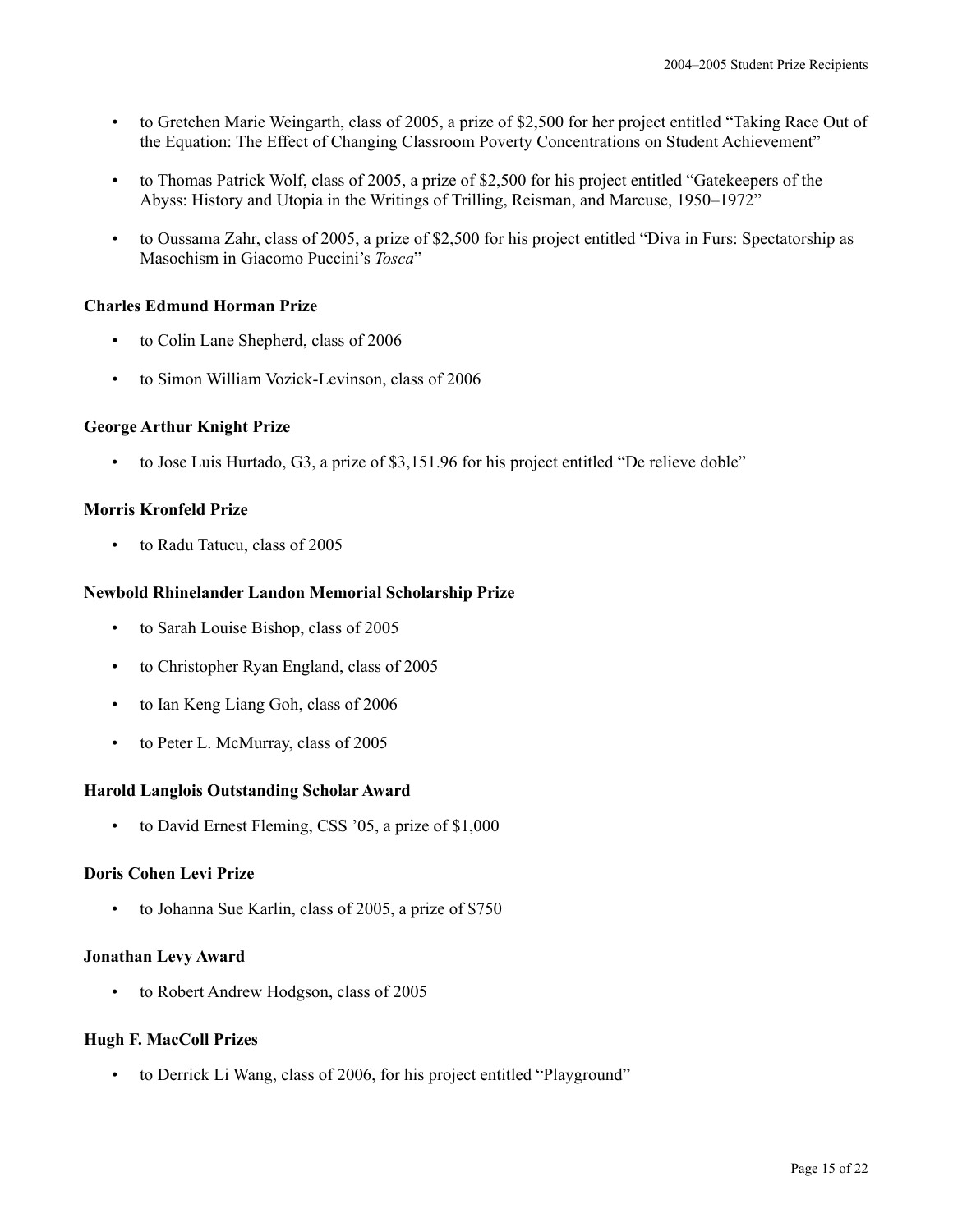#### **Kenneth Maxwell Thesis Prize in Brazilian Studies**

• to Adriana Lafaille, class of 2005, for her project entitled "(Paving) Local Roads to Democratic Nations: Communities and Decision-Making in Two Areas of Greater São Paulo"

## **Perry Miller Prize**

• to Stephanie Lee Safdi, class of 2005, for her project entitled "How They Wrote America: Anzia Yezierska and the Discourse of Pluralism"

## **Tazuko Ajiro Monane Prize**

- to Anna Franekova, class of 2005, a prize of \$1,500
- to Cora Man Yuk Tsang, class of 2005, a prize of \$1,500

## **David B. Mumford Undergraduate Mathematics Prize**

- to Gabriel Drew Carroll, class of 2005, a prize of \$225
- to Ian Tuan-Yen Le, class of 2005, a prize of \$225

## **Noma-Reischauer Prizes in Japanese Studies**

- to Vaughn Yih Hann Tan, class of 2005, for his project entitled "Leverage"
- to Benjamin Tsubokura Uchiyama, A.M. '05, for his project entitled "Soldiers, Machine, and Wild Eagles: Youth Culture in Wartime Japan"

## **Oliver-Dabney Junior Prize in History and Literature**

• to Catherine Anne Monticchio, class of 2006

#### **Oliver-Dabney Senior Prize in History and Literature**

• to Katherine Karagianis O'Neill, class of 2005, a prize of \$200

#### **Oliver-Dabney Sophomore Prize in History and Literature**

• to Emily Turner Simon, class of 2007, a prize of \$200

#### **Joseph Garrison Parker Prize**

• to LaMont Jordan Barlow, class of 2005

#### **Lee Patrick Award in Drama**

• to Catherine Lancaster Fliegel, class of 2006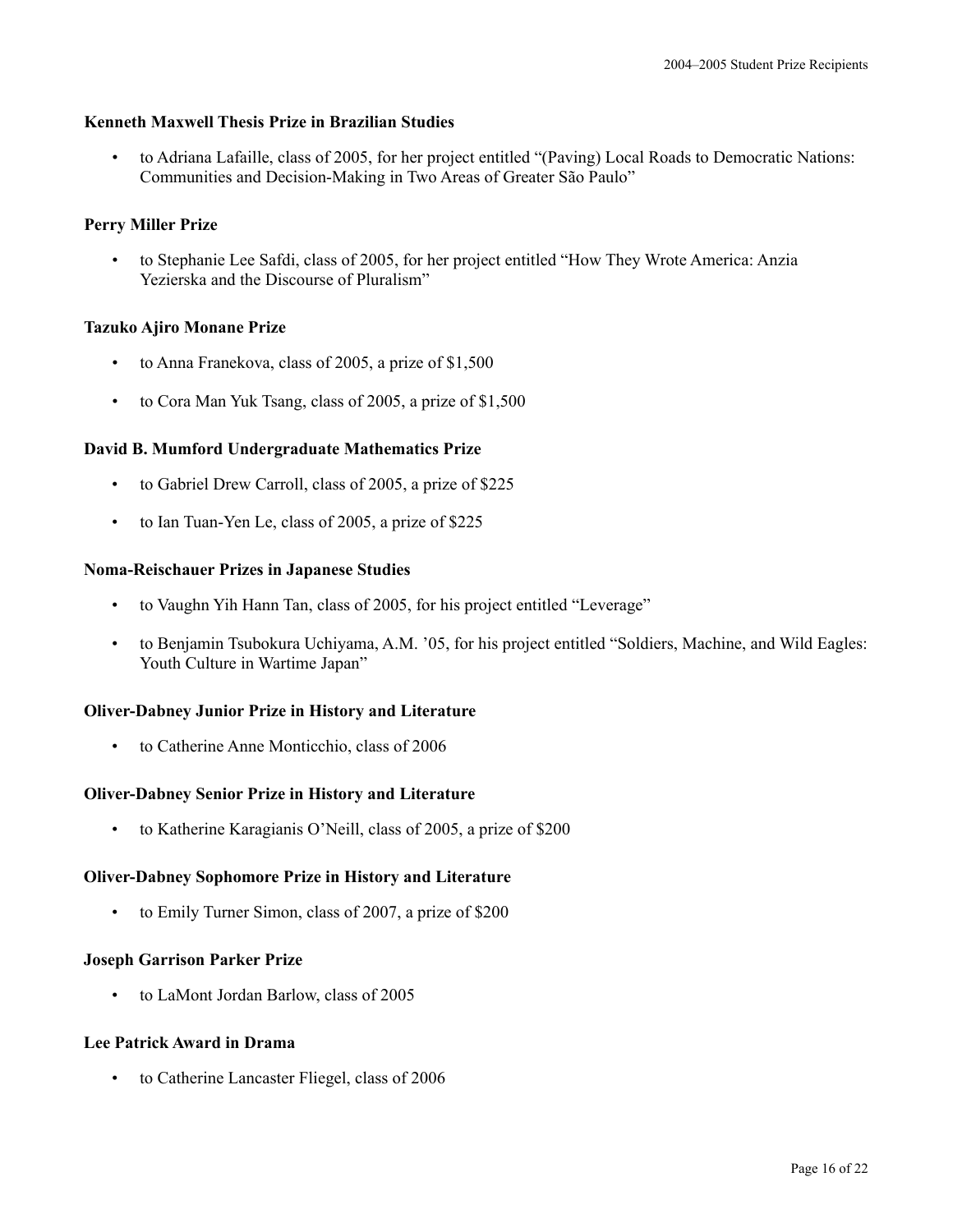## **Pease Thesis Prize**

• to Sarah Louise Bishop, class of 2005

# **Reginald H. Phelps Prize**

- to Israel Meir, A.L.B. '05, a prize of \$1,500
- to Matthew S. Reid, A.L.B. '05, a prize of \$750
- to James K. Song, A.L.B. '05, a prize of \$1,000

## **Wendell Phillips Memorial Scholarship Prize**

• to Shi Ming Wong, class of 2007

## **Norman Podhoretz Prize in Jewish Studies**

• to Jessica Maya Marglin, class of 2006, a prize of \$2,000 for her project entitled "Receiving the Torah in Greek: Responsibility in Emmanuel Levinas' 'Substitution' and 'The Temptation of Temptation'"

## **Susan Anthony Potter Prize**

• to Cristina Laura Vatulescu, Ph.D. '05, a prize of \$1,500 for her project entitled "The Politics of Estrangement: Tracing Shlovsky's Device through Literary and Policing Practices"

#### **Susan Anthony Potter Prize in Spanish Literature of the Golden Age**

• to Vanda Mabel De La Mata, class of 2005, a prize of \$1,500 for her project entitled "Una Lectura Intertexual y Anacrónica de la Poesia de Quevedo: Un Ejercicio Académico"

#### **Susan Anthony Potter Undergraduate Prize**

• to Christopher Henry Van Buren, class of 2008, a prize of \$750 for his project entitled "Subtle Poetry"

## **John P. Reardon, Jr., Award**

• to Malcolm Freeman Howard, class of 2005

#### **Richardson Scholarship Prize**

- to David Hayden Camden, class of 2005
- to Jonathan Stanley Gnoza, class of 2005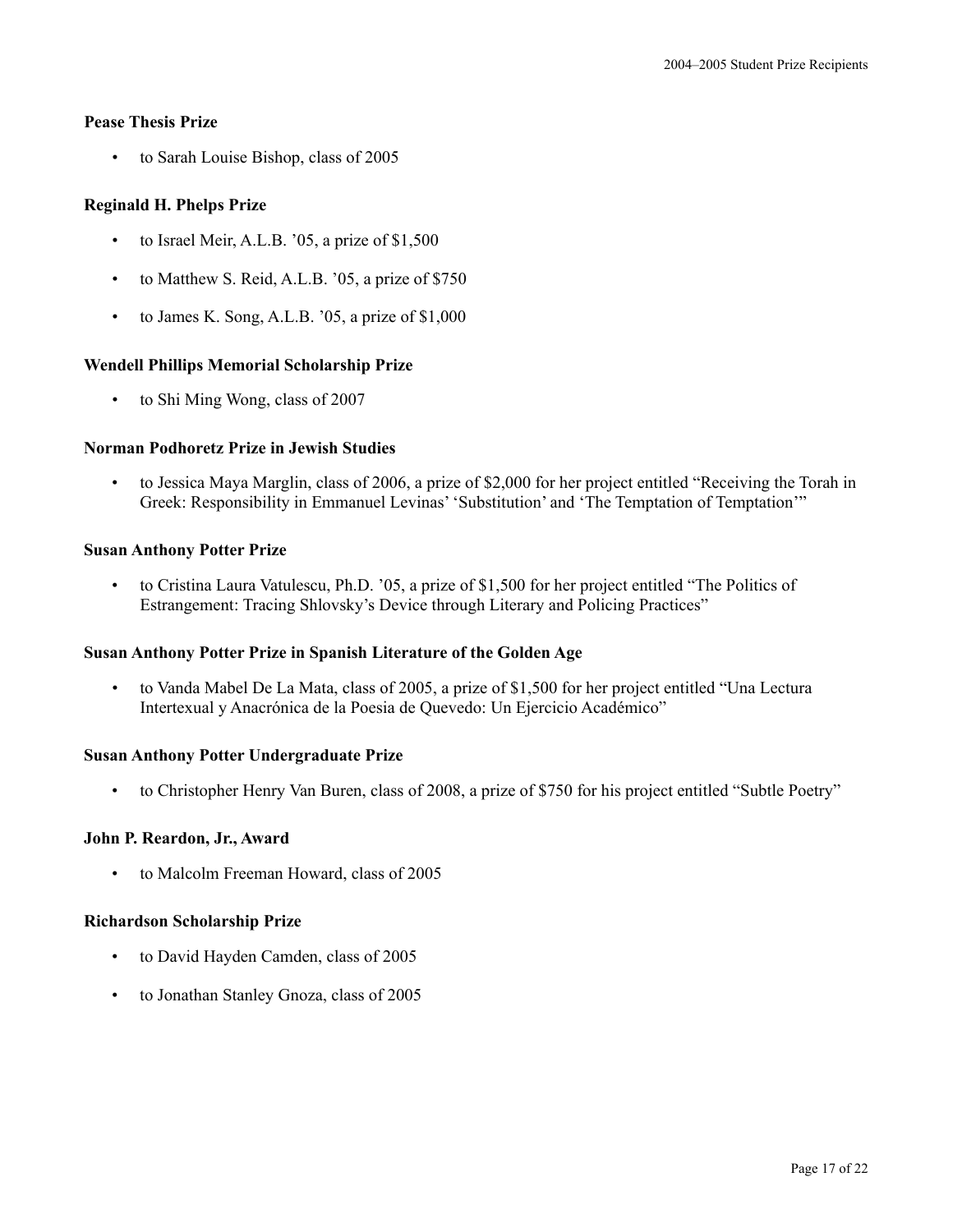#### **Robert Fletcher Rogers Prize**

- to Ronen Eliahu Mukamel, class of 2005, a first-place prize of \$500 for his project entitled "Four Things You Can Do in the Hyperbolic Plane That Your Parents Couldn't in the Euclidean"
- to Michael Alexander Hamburg, class of 2006, a second-place prize of \$300 for his project entitled "Compass and Straightedge Constructions for Projectile and Orbital Motion"
- to Adam Simon Levine, class of 2005, a second-place prize of \$300 for his project entitled "Word-Hyperbolic Coxeter Groups"

## **Robert and Maurine Rothschild Prize**

- to Deema Baha Arafah, class of 2005, for her project entitled "Emergency Living: Medical Access and Bare Survival under Long-term Occupation and Military Closure in the West Bank"
- to Caroline Amy Gross, class of 2005, for her project entitled "Deconstructing the Panama Canal: Management, Sovereignty, and the Making of an Imperial Project"

## **Endicott Peabody Saltonstall Prize**

• to Margaret Tungfen Hsieh, class of 2005

#### **Jack T. Sanderson Memorial Prize in Physics***.*

• to Kevin Michael Weil, class of 2005

#### **John Osbourne Sargent Prize for a Latin Translation**

• to Paul Daniel Franz, class of 2007

#### **Winthrop Sargent Prize**

- to Lauren Aileen Horowitz, class of 2006, for her project entitled "Believing What Is Not There: Jealousy and the Imagination in *Othello* and *The Winter's Tale*"
- to Joshua Daniel Rothman, G2, for his project entitled "Hamlet's Eloquent Delay"
- to Marie Kristina Rutkoski, G5, for her project entitled "Arm the Minds of Infants: Lavinia and the Children in *Titus Andronicus*"
- to Moira Gallagher Weigel, class of 2007, for her project entitled "'The Difference That Holds This Present Question': Interest, Kindness, and Revenge in *The Merchant of Venice*"

#### **Thomas Small Prizes**

- to Christine Donata De Maupeou, A.L.M. '05, a prize of \$1,250
- to Benjamin H. Leeming, A.L.M. '05, a prize of \$1,250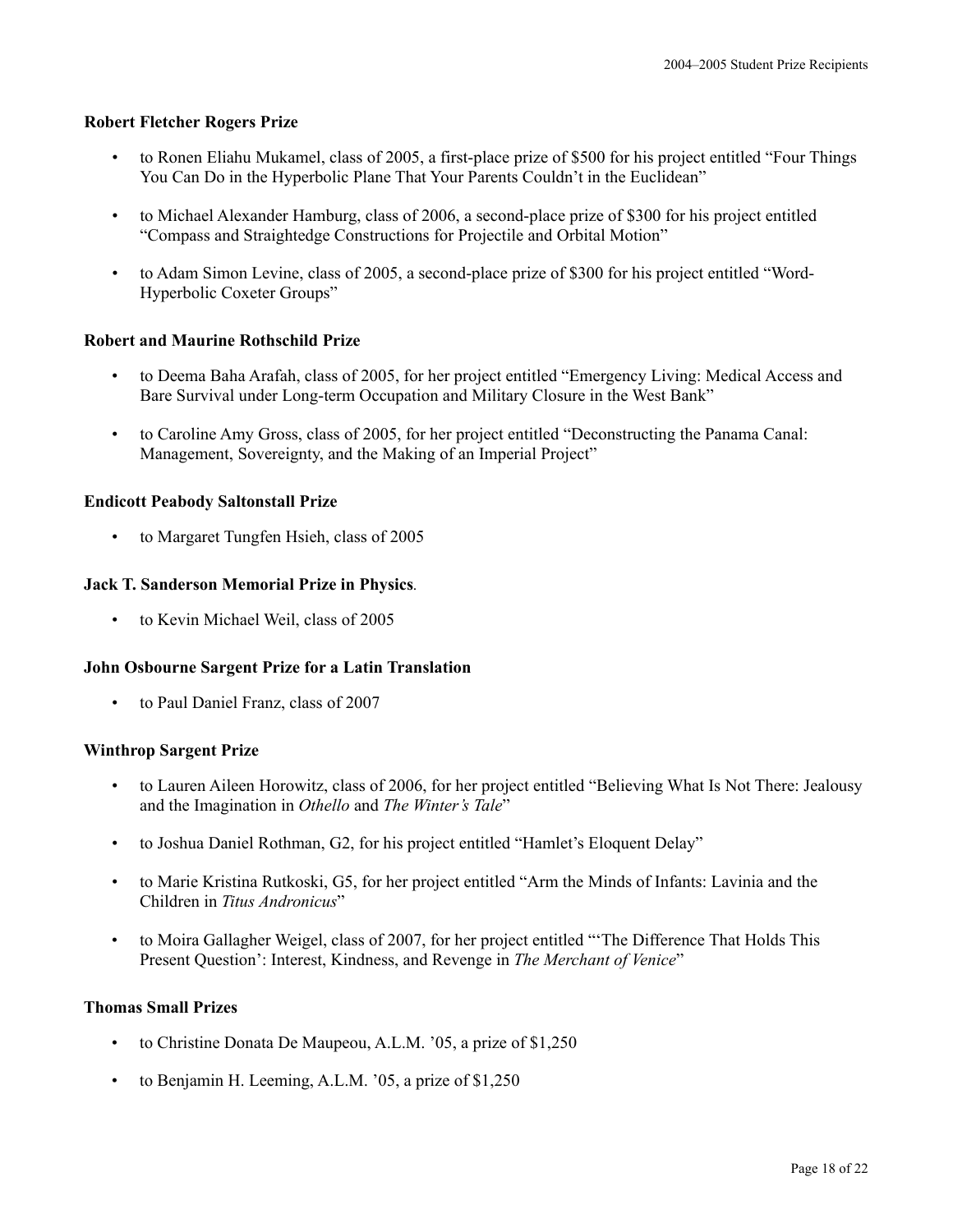## **Smyth Thesis Prize**

• to David Hayden Camden, class of 2005

## **George B. Sohier Prize**

• to Abdur Rasheed Sabar, class of 2005, a prize of \$250 for his project entitled "*Phenomonology* and the Enigma of Meaning"

## **Barbara Miller Solomon Prize**

• to Brian Joseph Distelberg, class of 2005, a prize of \$200

## **Sosland Prize in Expository Writing**

• to Tiankai Liu, class of 2008, for his project entitled "The Beginning of Ethics"

## **Adelbert W. Sprague Prize**

• to Tahsin Tolga Yayalar, G2, a prize of \$1,565.30 for his project entitled "Sînthome"

## **Jack M. Stein Teaching Fellow Prize in Germanic Languages**

• to Anjeana Kaur Hans, Ph.D. '05, a prize of \$1,000

#### **Phyllis Strimling Award**

• to Levani Rachel Lipton, CSS '05, a prize of \$500

#### **Louis B. Sudler Prize in the Arts**

- to Michael Morgan Donahue, class of 2005, a prize of \$1,000
- to David Drew Mahfouda, class of 2005, a prize of \$1,000

#### **Charles Sumner Prize**

• to Christopher Alan Adolph, Ph.D. '05, a prize of \$10,000 for his project entitled "The Dilemma of Discretion: Career Ambitions and the Politics of Central Banking"

#### **Tau Beta Pi Prize**

• to Mervin John, class of 2005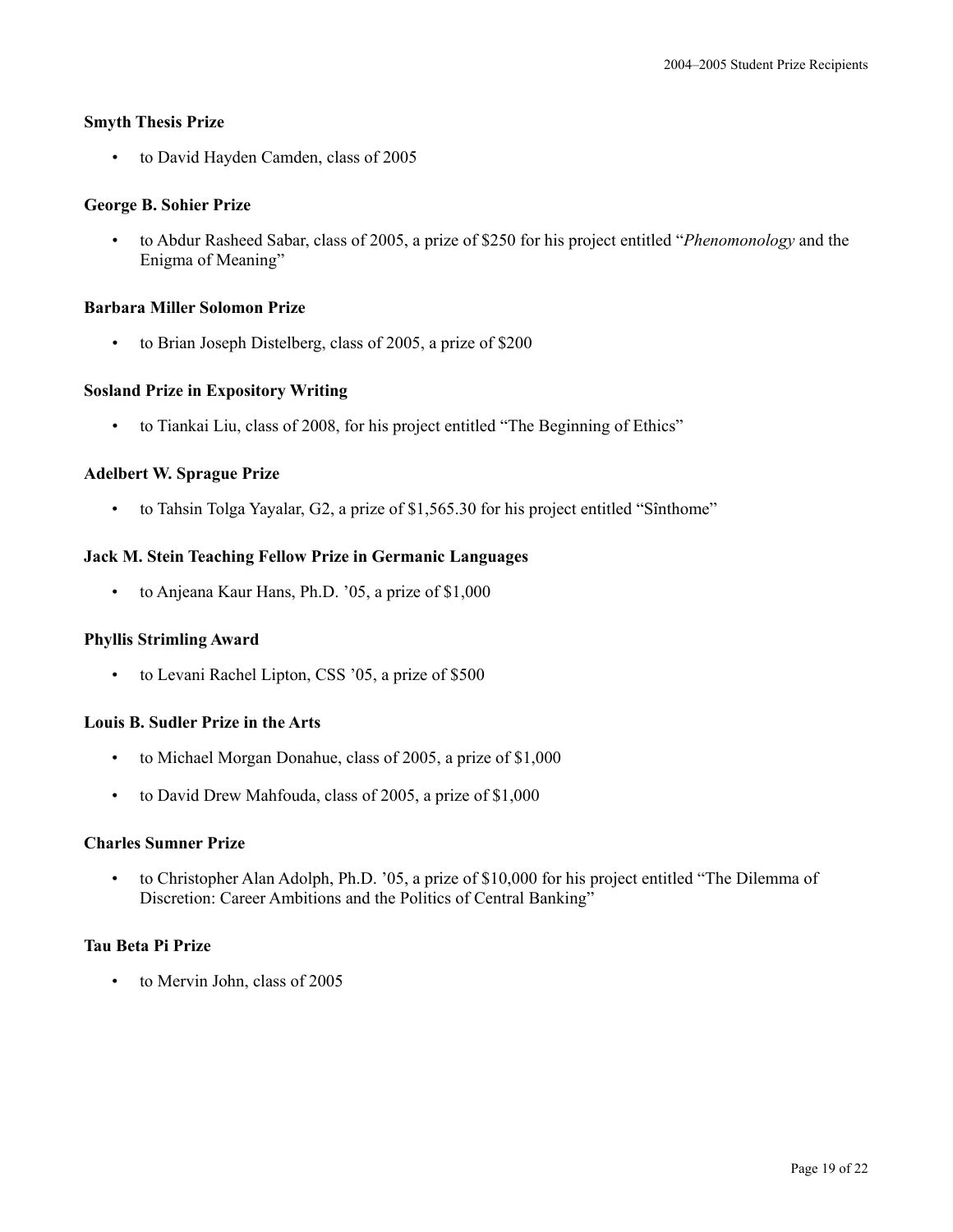## **Alexis de Tocqueville Prizes in Social Studies**

- to Michael Hart Kalin, class of 2005, a prize of \$500 for his project entitled "Living as a Vocation"
- to Jeslyn Abkowitz Miller, class of 2005, a prize of \$500 for her project entitled "How Shall We Sing in a Foreign Land? A Study of the Afro-Cuban Religion of Regla Ocha as 'Living Continuity,' Uprooted and Transplanted in New York and New Jersey"

## **Robert N. Toppan Prize**

• to Travis Douglas Smith, Ph.D. '05, a prize of \$5,000 for his project entitled "On the Generation of New Natures"

## **Joan Gray Untermyer Poetry Prize**

- to Marissa Concepcion Carrio, class of 2006
- to Caitlin Emelia Dube, class of 2005
- to Olga Kamensky, class of 2008
- to Leanna Elizabeth Petronella, class of 2005

## **Vermuele Thesis Prize**

• to Julia Porter Robinson Mansfield, class of 2005

## **Visiting Committee Prize for Undergraduate Book Collecting**

- to Loren John Bienvenu, class of 2008, a first-place prize of \$1,000 for his project entitled "Shining through the Ashes: A Collection of Beat Literature"
- to Brian Joseph Distelberg, class of 2005, a first-place prize of \$1,000 for his project entitled "An Interesting Trio of Writers: Books by and about Edward Everett Tanner III"
- to Katharine Grace Ward, class of 2005, a third-place prize of \$500 for her project entitled "Women's Spaces and Social Safety: American Etiquette and Lifestyle Manuals, 1846–present"

## **Esther Sellholm Walz Prize**

• to Pascale Niehe LaFountain, G1, a prize of \$1,000 for her project entitled "'Kennen Sie dieses SCHÖNE land'? Spatial Alienation and the Media in Elfreide Jelikek's *Die Liebhaberinnen*"

## **Philip Washburn Prize**

• to Victor Duen-Li Ban, class of 2004, a prize of \$500 for his project entitled "Plato in China: Translation and Interpretation in the Early Twentieth Century"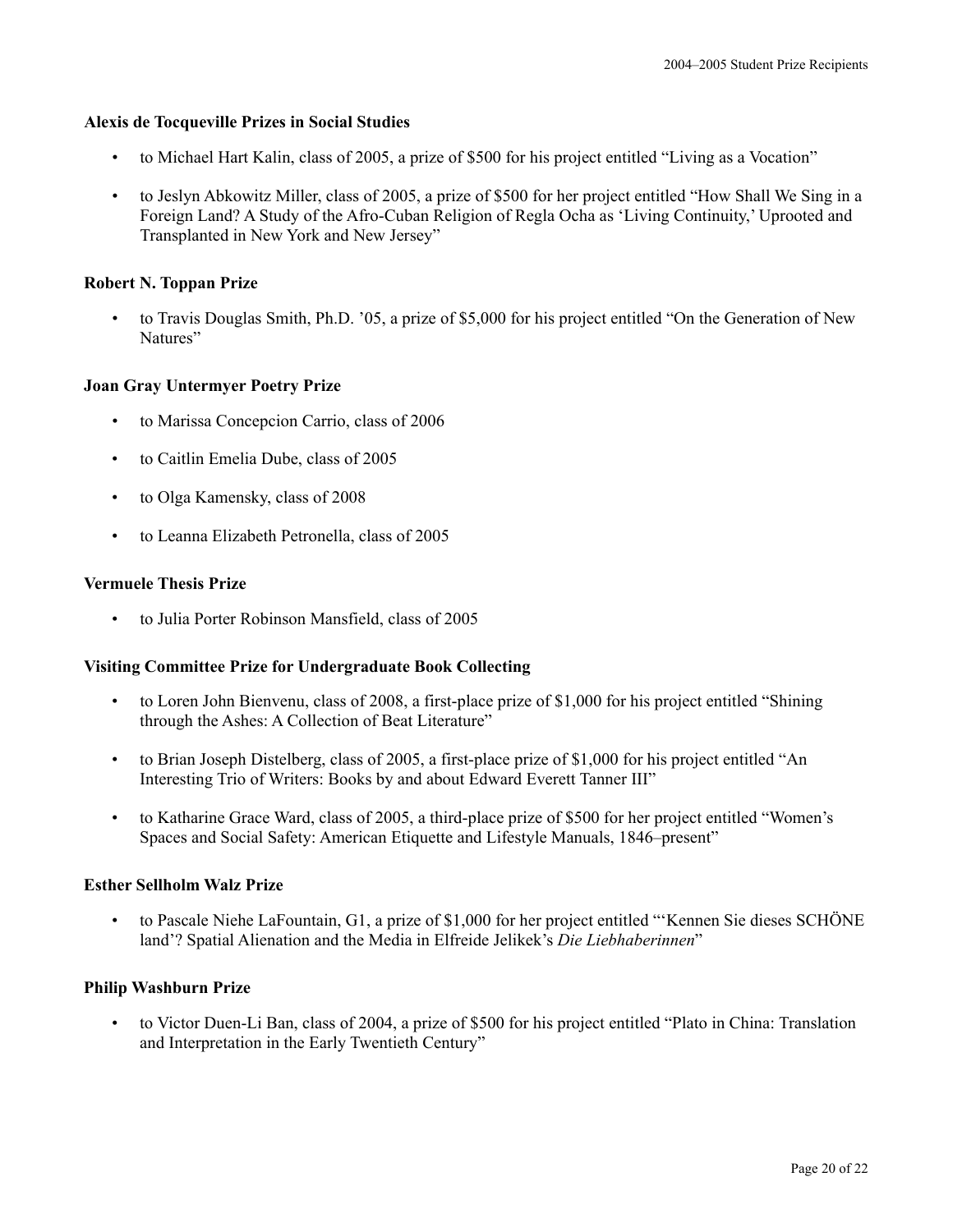#### **Selma and Lewis H. Weinstein Prize in Jewish Studies**

• to Joshua Suskewicz, class of 2005, for his project entitled "Literature and the Forging of a New Society in I. L. Peretz's *In the Mail Coach* and *Stories*"

## **Barrett Wendell Sophomore Essay Prize**

• to Matthew Evan Growdon, class of 2007, a prize of \$200

#### **Jacob Wendell Scholarship Prize**

• to Joshua Henry Billings, class of 2007

#### **Elizabeth Wilder Prize**

• to Catherine Elizabeth Powell, class of 2008, a prize of \$1,000

## **John H. Williams Prize**

• to Melissa Dell, class of 2005

## **Lenore Wilson Prize**

• to Timothy Malcolm Pittman, class of 2006

#### **Wister Prize in Mathematics or Music**

- to Lisa Whitson Burns, class of 2005, a prize of \$1,000
- to Andrei Jorza, class of 2005, a prize of \$1,000

#### **Judith Wood Memorial Prize**

to John Andre Crompton, a prize of \$1,500

#### **Thomas Wood Award in Journalism**

• to Sarah Marian Seltzer, class of 2005

#### **James D. Woods Memorial Fellowship**

- to Erica Efe Aghedo, class of 2006, a prize of \$800 for her project entitled "Group Identification in the Life Experience of the Transracial Adoptee"
- to Rachel Stephanie Bolden-Kramer, class of 2006, a prize of \$800 for her project entitled "Voguing, House Culture, and the Ball Scene: Addressing the Needs of Black and Latino LGBTQQI Youth in the Face of HIV/AIDS"